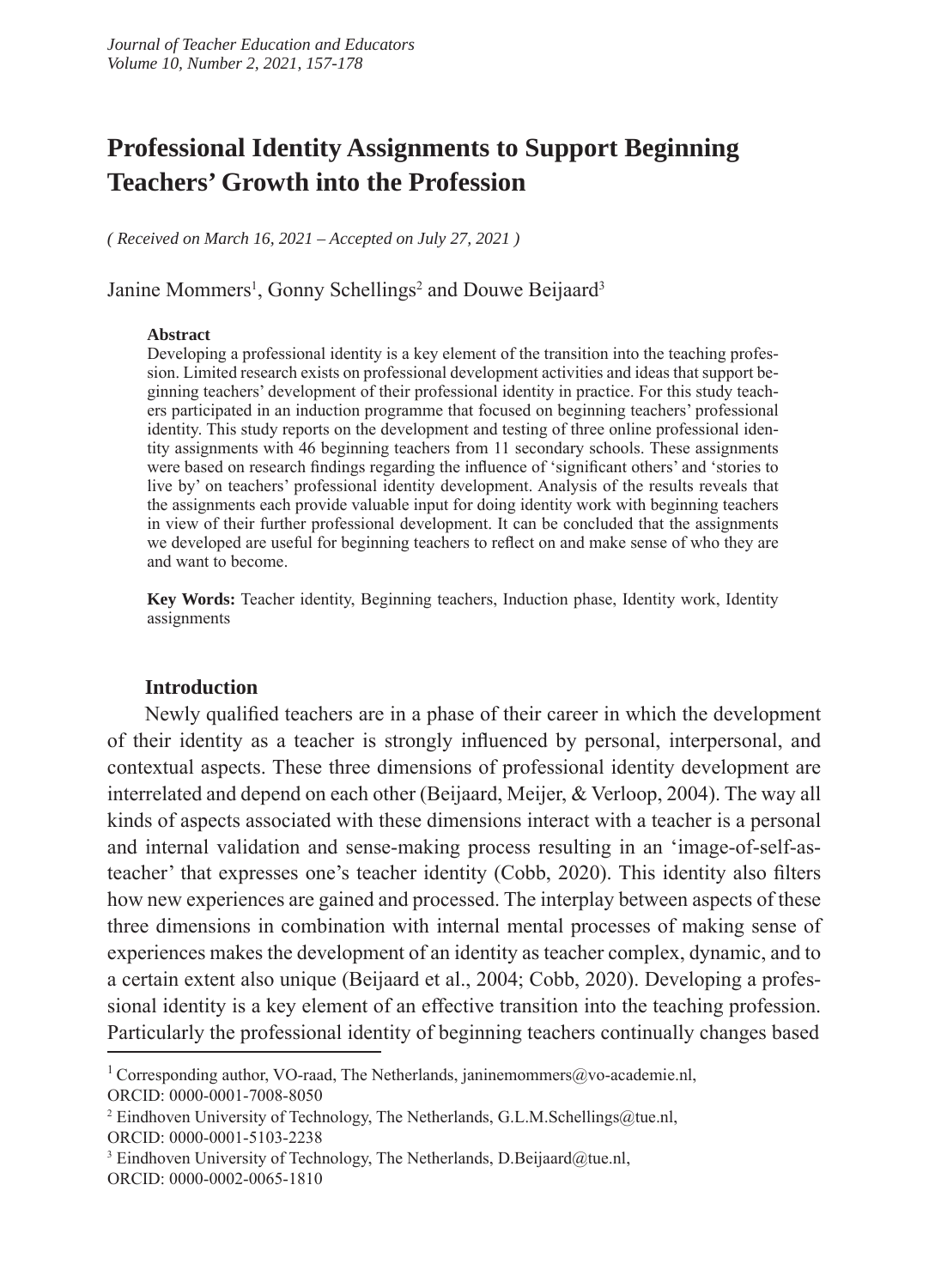on interpretations and re-interpretations of experiences (Feiman-Nemser, 2001; Lipka & Brinthaupt, 1999). More specifically, aspects of the personal dimension of a teacher's professional identity pertain to personal characteristics, own learning history, previously developed beliefs about teaching and learning, and norms and values with regard to education. Aspects like these strongly influence what teachers find important for themselves for becoming and being a teacher (Alsup, 2005). They strongly determine the perception and appreciation of aspects of the other two dimensions as well (cf. Olsen, 2008). The interpersonal dimension refers to teachers' interactions with others; particularly students, colleagues, school managers, and parents are 'significant others' to them (Kelchtermans & Ballet, 2002; Olsen, 2010). These significant others are real 'critical reality definers' for how teachers professionally see themselves (Beijaard, 1995). The social dimension encompasses teachers' school contexts as well as the broader socio-cultural and historical context of schools and expected roles belonging to these contexts with their own norms, values, practices, beliefs and discourses (e.g., Vähäsantanen & Billet, 2008; Zembylas, 2003). It is teachers' professional landscape which can be metaphorically understood as storied landscapes with so-called 'stories to live by' (Clandinin & Connelly, 1988; Clandinin, Downey, & Huber, 2009). 'Stories to live by' can pertain to a specific or dominant way of teaching and learning in a school or broadly accepted conceptions in society about 'good teaching'. Stories teachers live by (and tell) are reflected in their professional identity and thus also influence its development.

Much professional identity research has been done in the last three decades on the influence of aspects of these dimensions – separately as well in combination – on teacher identity and its development (cf. review studies by: Beauchamp & Thomas, 2009; Beijaard et al., 2004; Izadinia, 2013; Rodrigues & Mogarro, 2019). Whilst teacher identity is currently considered to be a priority, only few studies have provided ideas and concrete professional development activities to support the professional identity development of beginning teachers. In this study we make use of insights from research for the development of professional identity assignments in the context of an induction program. More specifically, this study investigates the implementation of professional identity assignments for beginning teachers regarding 'significant others' and 'stories to live by'. From the results we hope to learn about the added value of such assignments for identity work with these teachers.

# **Theoretical Background Significant others**

Interacting with significant others, i.e., students, colleagues, school leaders and others, particularly parents, is inherent to being a teacher. One of the main concerns of teachers is building and maintaining a good relationship with these significant others. In their work with students, they want to be recognized as a competent teacher. By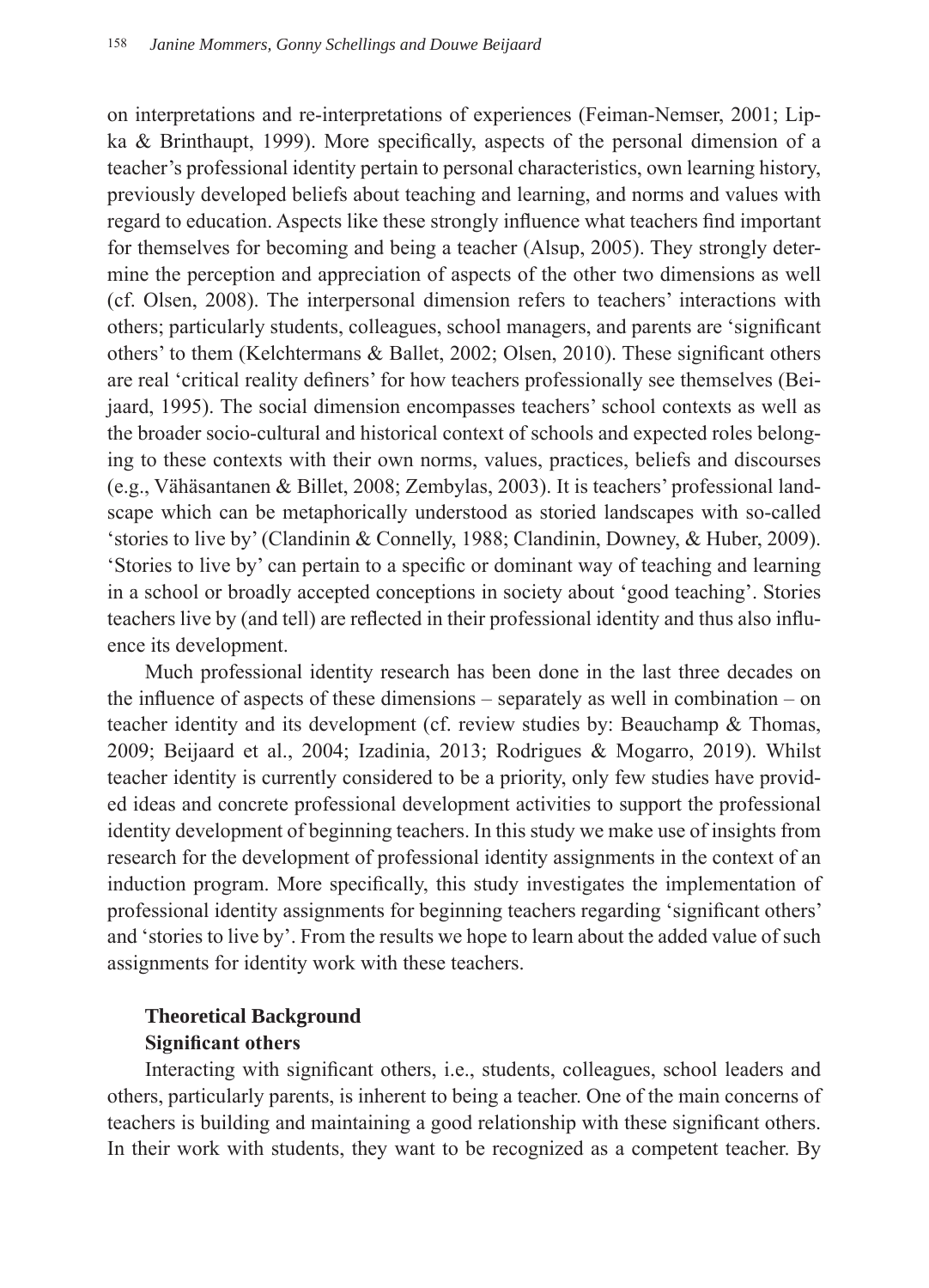colleagues and school leaders they want to be heard, accepted, and have the opportunity to share their concerns with them. When relationships are well, teachers feel they have the authority to make their own voice heard and to position themselves in ways they want to (Akkerman & Meijer, 2011; Olson & Craig, 2001). Conflicts between how teachers want to position themselves or what is possible in reality, may cause serious threats to the development of a positive professional identity. For example, being negatively judged by others, especially by students but also by colleagues, can be devastating for teachers' professional self-esteem, their confidence and wellbeing. This triggers intense emotions like discomfort, uncertainty, powerlessness, frustration and vulnerability (Hargreaves, 2000, 2001; Kelchtermans, 1996; Zembylas, 2003). On the other hand, emotions like joy and satisfaction occur when interactions with significant others go well, which fuels feelings of being a successful teacher (Vähäsantanen, Hökkä, & Paloniemi, 2020).

Teacher identity is communicatively constructed through interaction with significant others in moments of contact (Arvaja, 2016; Cohen, 2010). The way these moments of contact unfold determines to a great extent how teachers see themselves and how they act accordingly. Moments of contact are intrinsically linked to ways teachers position themselves in different situations with different significant others (Akkerman & Meijer, 2011).

### *Moments of contact*

In moments of contact with students, teachers strive to be 'a certain kind of teacher' by enacting their personal ideals, professional values and goals that are directly related to their inner motives regarding teaching (Flores & Day, 2006; Korthagen, Atema-Noordwier, & Zwart, 2014). Moments of contact are interpersonal and may enhance a deeper awareness of oneself. Moments of contact can be understood as the intersection of the inner selves of teachers, i.e., their core values about teaching and personal feelings, and those of the students, making these moments crucial for building good relationships (cf. Korb, Gorrell, & van de Riet, 1989). Moments of contact with students are essential for the development of teachers' professional identity (van der Want et al., 2015). Teacher-student relationships have been the object of study already for decades (e.g., Wubbels, den Brok, van Tartwijk et al., 2012), but not much is known about teachers' personal interpretations they attach to these moments from an identity perspective.

Studying beginning teachers' interpretations of moments of contact provides us with insight into their awareness of key factors like personal and professional values and feelings that play an important role in their professional identity development.

### *Positioning towards significant others*

The ways teachers position themselves in their work and specific I-positions they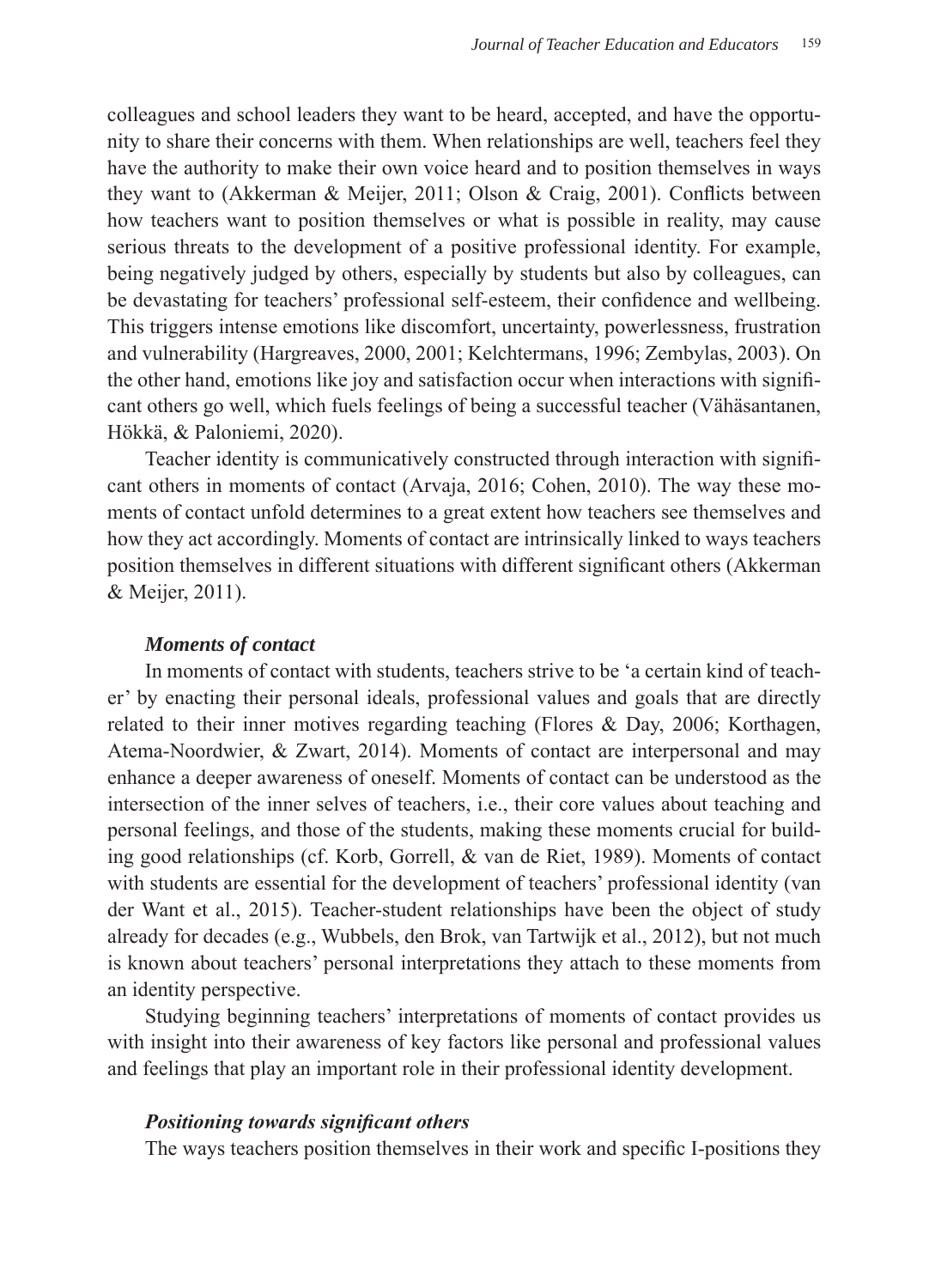take for that, ideally coincide with 'who they are' (Akkerman, Admiraal, & Simons, 2012). Akkerman and Meijer (2011) wrote about the different positions teachers take depending on the situation they find themselves in and the people in that situation (see also Zembylas, 2003). Experienced teachers, for example, combine their I-positions as subject teacher, mentor, colleague, and pedagogue into one professional self-image and also reconcile that with other roles they fulfill, such as their role as parent or trainer at a sports club. These positions or roles can complement and reinforce each other, but also conflict and thus lead to identity tensions. Learning to reconcile and deal with such tensions can be quite a challenge for novice teachers (Pillen, Beijaard, & den Brok, 2013; Smagorinsky, Cook, Moore et al., 2004). The positions they have to take and can take as a teacher are interwoven with who they are as a person and professional and often have a great impact on the development of their professional identity (see also Hermans, 2001). Teachers' I-positions are strongly interwoven with and guided by their personal beliefs and expectations regarding teaching and learning (Beijaard & Meijer, 2017). For example, teachers who want to be caring teachers for students might position themselves as non-authoritative and patient teachers (Arvaja, 2016). The I-positions teachers take may vary and depend on different situations and their interaction with various groups of significant others (Akkerman & Meijer, 2011; Hermans & Kempen, 1993). For example, teachers can move from an internally driven caring I-position to an externally evoked and more authoritative I-position when needed in a situation characterized by disruptive student behavior (Arvaja, 2016).

For teachers it is not only important to know who they are in the midst of others and the different I-positions they take, it is also important to be recognized by those others as the teachers they are and want to be (Leijen, Kullasepp, & Anspal, 2014). Through reflection on I-positions, teachers can define or redefine positions that are in line with who they are and correspond with their deeper personal identity level (Alsup, 2005; Meijer, Korthagen, & Vasalos, 2009). Because of the important role I-positions are considered to have in teachers' professional identity, this study will give us insight into the various I-positions beginning teachers take towards significant others (students, colleagues, and school leaders) and how these positions coincide or conflict with each other and hinder or promote the development of their professional identity.

# **Stories to live by**

In the domain of narrative research, Clandinin and Connelly worked over many years and with various other researchers to develop narrative understandings of life in schools (e.g., Connelly & Clandinin, 1995; Connelly & Clandinin, 1999). Based on this research 'stories to live by' refer to expressions of commonly shared beliefs, views, and values about teaching and education; they are collective stories shaped by traditions of schools and the place of schooling in society, i.e., the professional landscape that metaphorically can be understood as a 'storied landscape' in which teachers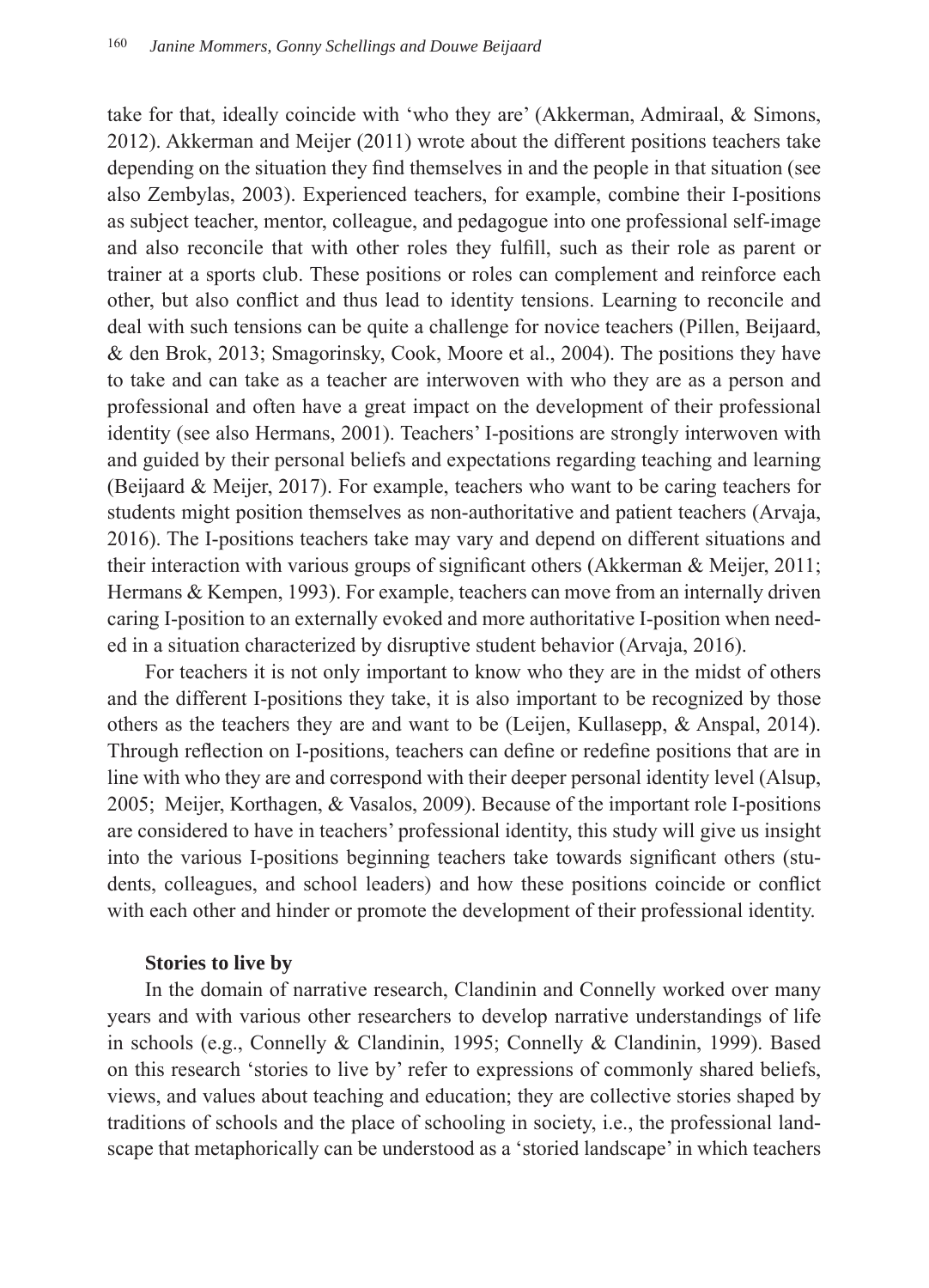live and work (Connelly & Clandinin, 1997). Teachers draw on 'stories to live by'; they use them as frames of reference for their interpretation of personal and social experiences and, through that, make sense of themselves as teachers (Leeferink, Koopman, Beijaard, & Ketelaar, 2015; Rodgers & Scott, 2008). In fact, teachers compose their work and lives as teachers in the midst of these stories (Clandinin et al., 2009). They may, for example, prescribe what limits what is understood by the school one works in as 'good education' or, more generally, what counts as authorized knowledge and how we become to know it (Olson & Craig, 2005). 'Stories to live by' can therefore be persuasive, demanding, and restrictive; for example, when a generally accepted narrative of what constitutes effective teaching does not or only partly match the ideals that beginning teachers wish to pursue. However, 'stories to live by' can also provide valuable guidelines for teachers' relationships with significant others, their teaching, the way they deal with educational policies, etc. (Clandinin  $\&$  Huber, 2005). For example, the story told and shared with beginning teachers that they often bring many new ideas and insights with them when they enter the school, may have a very positive effect on how they see themselves both as a person and as a professional. Although 'stories to live by' matter, they are not often openly discussed in schools. In this study we want to gain insight into the kind of stories beginning teachers 'live by', how they relate to these stories, and what their impact is on their professional identity.

### **Assignments for identity work**

Working on their professional identity might be a deep sense-making process for beginning teachers enabling them to (re)define, craft, maintain, and strengthen their perceptions of who they are and what they find relevant in their work, as well as to negotiate a meaningful relationship between their (emerging) identity and their work (Vähäsantanen et al., 2020). Only few studies examined professional development activities or assignments to support the professional identity development of beginning teachers. In line with the sections above, our study focuses on three professional identity assignments regarding 'significant others' and 'stories to live by' to learn about the added value of such assignments for identity work. The overall question we wish to answer pertains to the potential of designing such assignments for identity work with beginning teachers. Each assignment is distinctly examined to learn about its unique features.

# **Methodology**

# **Context**

This study focuses on identity work as part of a three-year lasting induction programme in the Netherlands. The Netherlands have no mandated programmes for the induction of beginning teachers. With governmental support, a programme was designed that consisted of several professional development activities next to measures taken by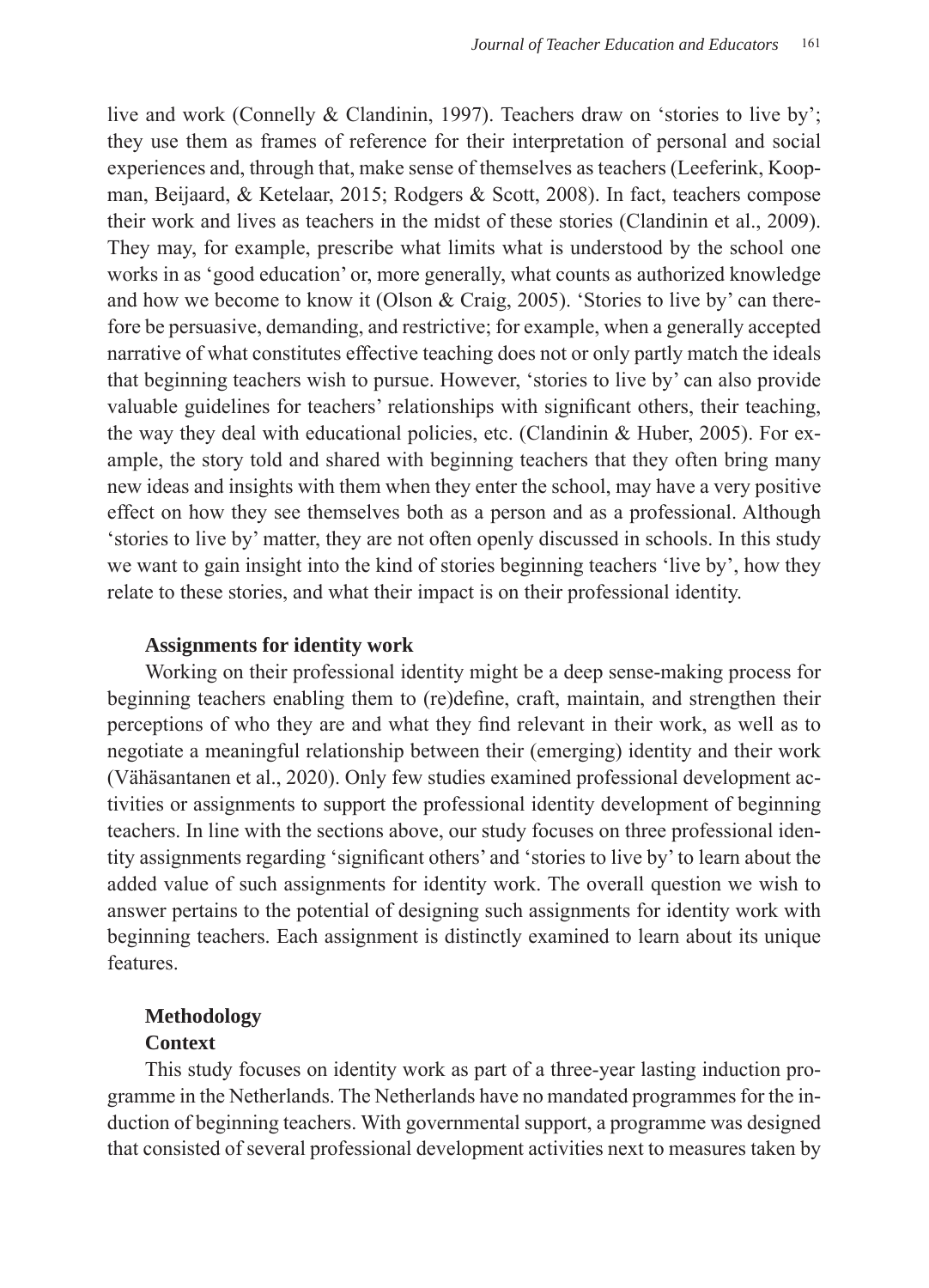schools that support beginning teachers' well-being and growth into the profession (cf. Feiman-Nemser, 2012). Induction programmes often attend to rather 'general' teaching deficiencies in coping with a challenging context within one school (i.e., coaching the beginning teachers to increase their teaching skills) (Beijaard, Buitink, & Kessels, 2010). The identity perspective taken within this study implies a different theoretical and practical approach in coaching beginning teachers across schools to construct a realistic professional identity. For this identity work, assignments were designed and tested, being the first steps of design-based research using narrative-like analyses.

# **Participants**

The participants in our study were beginning teachers in schools that closely cooperate with the teacher education institute of the authors of this study in the southern part of the Netherlands. This institute was responsible for organizing the abovementioned induction programme together with schools in this region. As a result of this collaboration, the schools ensured that their beginning teachers took part in the induction programme. One cohort of 46 beginning teachers from 11 secondary schools voluntarily participated in our study, 22 men and 24 women ranging in age from 21 to 49 years old (mean age: 28). They differed in level of teaching degree (none – bachelor – master), years of teaching experience (0-3 years) and subject taught (all school subjects were represented by the participating teachers). They all agreed with carrying out the assignments of this study and gave their permission to publish about the results.

# **Assignments**

The teachers carried out three online writing assignments (see Table 1). For each assignment they were requested to write approximately 400-600 words in a document and to upload it in an online and password protected platform.

| Summur y Of Assignments |    |                                                                                  |  |  |
|-------------------------|----|----------------------------------------------------------------------------------|--|--|
| Assignment 1:           | 1) | Aim: to get insight into a moment of contact with students.                      |  |  |
| contact with            | 2) | <b>Description:</b> teachers describe a moment of contact with students using    |  |  |
| significant             |    | these topics: intentions, personal factors, contextual factors, and              |  |  |
| others                  |    | tensions and feelings of success.                                                |  |  |
| Assignment 2:           | 1) | Aim: to get insight into a how teachers position themselves towards              |  |  |
| positioning             |    | students, colleagues, and school leaders and why.                                |  |  |
| towards                 | 2) | <b>Description:</b> teachers choose pictures to symbolize their positioning      |  |  |
| significant             |    | towards students, colleagues, and school leaders and reflect on each             |  |  |
| others                  |    | picture.                                                                         |  |  |
| Assignment 3:           | 1) | Aim: to get insight into teachers' 'stories to live by' on their                 |  |  |
| stories to live by      |    | professional landscape.                                                          |  |  |
|                         | 2) | <b>Description:</b> teachers write one story pertaining to 'teaching students in |  |  |
|                         |    | class' and one to the 'out-of-classroom area'. They also explain what the        |  |  |
|                         |    | stories mean to them professionally.                                             |  |  |

Table 1. *Summary of Assignments*  Table 1.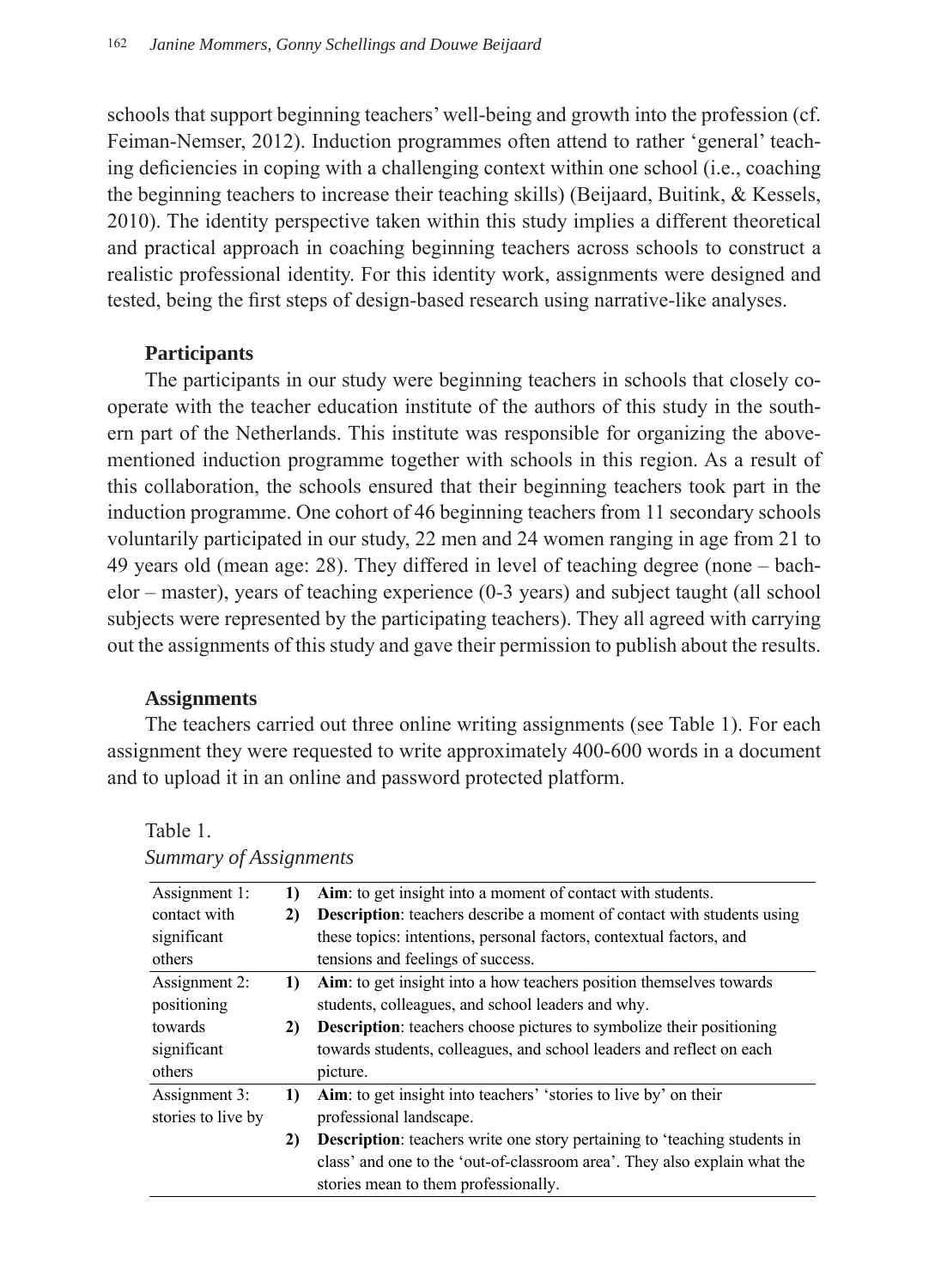# Procedure

In advance of the assignments, all 46 teachers took part in an introductory workshop to explain the online platform and to further introduce the assignments. The participants were requested to complete and upload the first assignment text two months after the workshop, the second again two months later, and the third three months later. Table 2 shows the number of teachers who completed each assignment. Not all assignments could be used for analysis, because some teachers were too short or limited in making notes using the topics (assignment 1), did not include a picture to symbolize their positioning (assignment 2), or completed the assignment in an unexpected way (assignment 3).  $\sum_{i=1}^{n}$ **2) Description**: teachers choose pictures to symbolize their positioning cond again two months rater, and the time three months  $\overline{a}$  and  $\overline{b}$  one to the 'out-of-class'  $\overline{a}$ 

Table 2. Table 2. *Number of Completed Assignments Number of Completed Assignments* 

|                             | Assignment 1 | Assignment 2 | Assignment 3                                   |
|-----------------------------|--------------|--------------|------------------------------------------------|
| Total                       |              | 36           | 30                                             |
| Suitable for 28<br>analysis |              | 34           | 14 in-class stories<br>20 out-of-class stories |

### **Analysis**

All texts that the teachers uploaded were considered by us as narratives. These narratives were analyzed qualitatively. For the organization and interpretation of the data of all three assignments we made use of matrices (cf. Miles, Huberman & Saldana, 2019). Because the three assignments differ in content, we analyzed the texts of each assignment differently as will be explained below.

### *Assignment 1: contact with students*

We sorted and summarized relevant text fragments per topic in a matrix. Topics of the columns in the matrix were: intentions in contact, person-related factors, contextrelated factors, tensions and feelings of success (see Table 1). For example, the following summary of a text fragment was labelled as belonging to the column with the topic 'intentions in moment of contact': '[this teacher's] *goal is to be close to students because they are more open in that way and I get to know them better'*. Next, we described the findings per column.

### *Assignment 2: positioning towards significant others*

First, we summarized participants' descriptions of their positioning per group (students, colleagues, and school leaders). Second, summaries were placed in a matrix. Each row in the matrix represented one teacher. The columns represented summarized descriptions of positioning towards students, colleagues, school leaders, and explanations of all positions. Third, we categorized each column by positions taken: above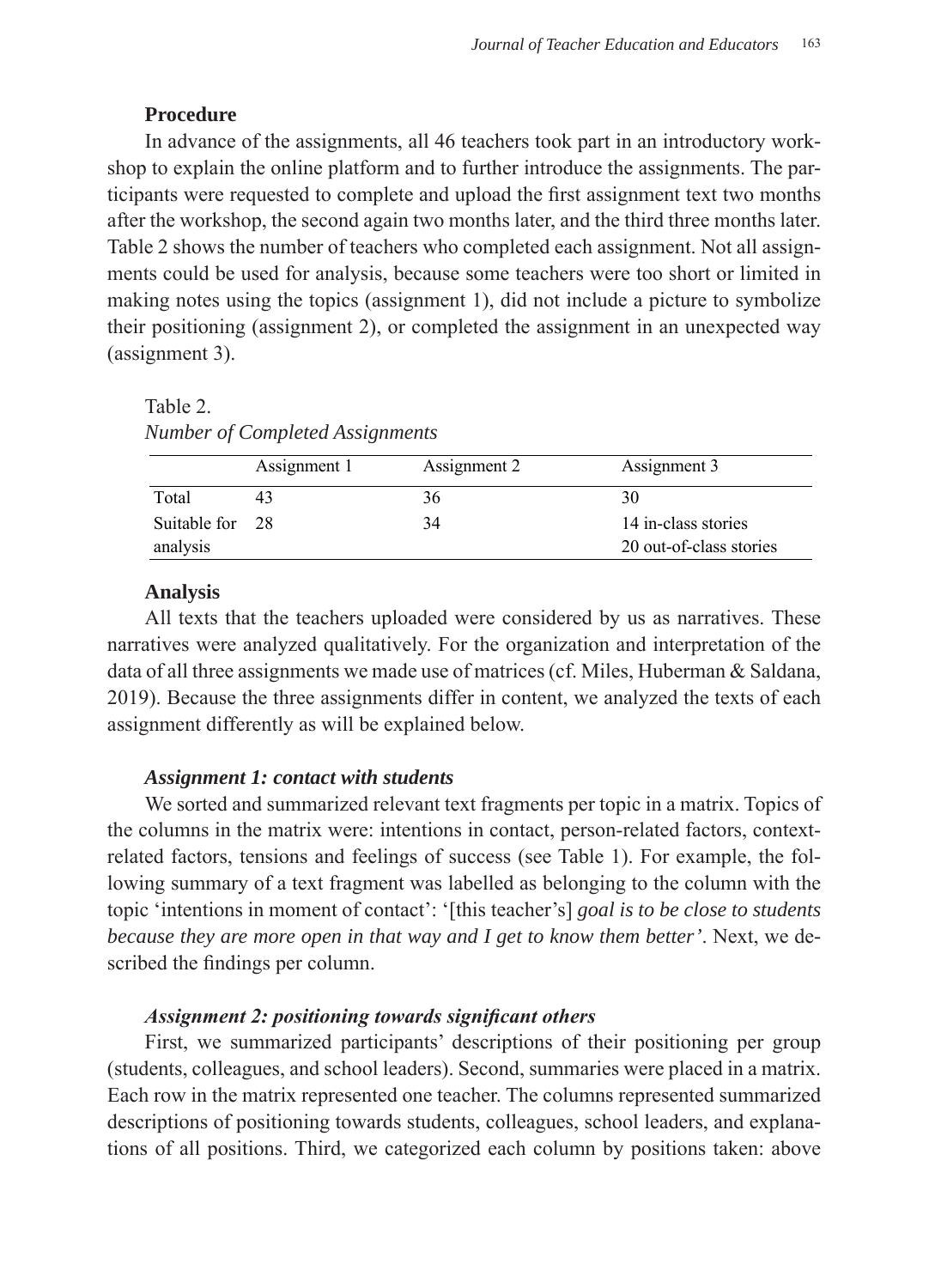others, next to others, being compliant with others, or being alone. Fourth, within each of these positions we identified specific themes. For example, some teachers were 'compliant with colleagues'; within this position taken we identified the theme 'seeking for the right position to take'. The following statement is an example: *'The team I work in is like a puzzle and I am not sure what my position is. It is hard to know what piece fits in this team. Therefore, I find it hard to figure out which piece of the puzzle I need to be.'*

# *Assignment 3: stories to live by*

The aim of the analysis of the 'stories to live by' was to determine overarching story themes. The themes emerged from the data by following a grounded theory approach (Strauss & Corbin, 1994): the research team (all authors) read, compared and discussed preliminary themes found, and reread the data until consensus was reached on the identified themes. Three themes of 'stories to live by' in class were determined: (1) need of new ways of teaching, (2) difficulty of keeping students responsible for their own learning, and (3) pressure to meet high standards. The overarching themes for 'stories to live by' out-of-classroom were: (1) troubling state of Dutch education, (2) being part of transition in education, (3) continuity and relevance of certain school subjects under debate, and (4) relevance of cooperation with colleagues. For example, the following metaphorical 'story to live by in class' was placed within the theme 'need of new ways of teaching': *'I see my landscape in class as a park and my students are trees within it: they are all different, they only grow with sufficient nourishment. Some trees only need a small ray of sunlight to blossom, others try very hard and barely can keep their leaves. I find it hard to take into account all these differences especially when just results seem to count and the process of growth is ignored.'* In this story the teacher expressed wanting to optimize and improve each student's learning outcomes and personal growth.

Second, the researchers reread the stories listed under each theme in order to discuss and describe the essence and to understand the impact of each theme on teachers' personal and professional selves. To create an overview, the descriptions of each story theme and their impact were put in a matrix. For example, the general impact of the theme in the above-mentioned example (the need of new ways of teaching in class) was 'the need to design personalized curricula'. The impact on the teacher was 'experiencing feelings of inadequacy'.

# **Reliability of the study**

The first author conducted the analysis of the data. All decisions made during each analysis step were discussed with and consented by both the other authors who also checked the findings on their accuracy. To further ensure reliability of the study, we illustrated the findings with primary data, i.e., representing quotes of the teachers (cf.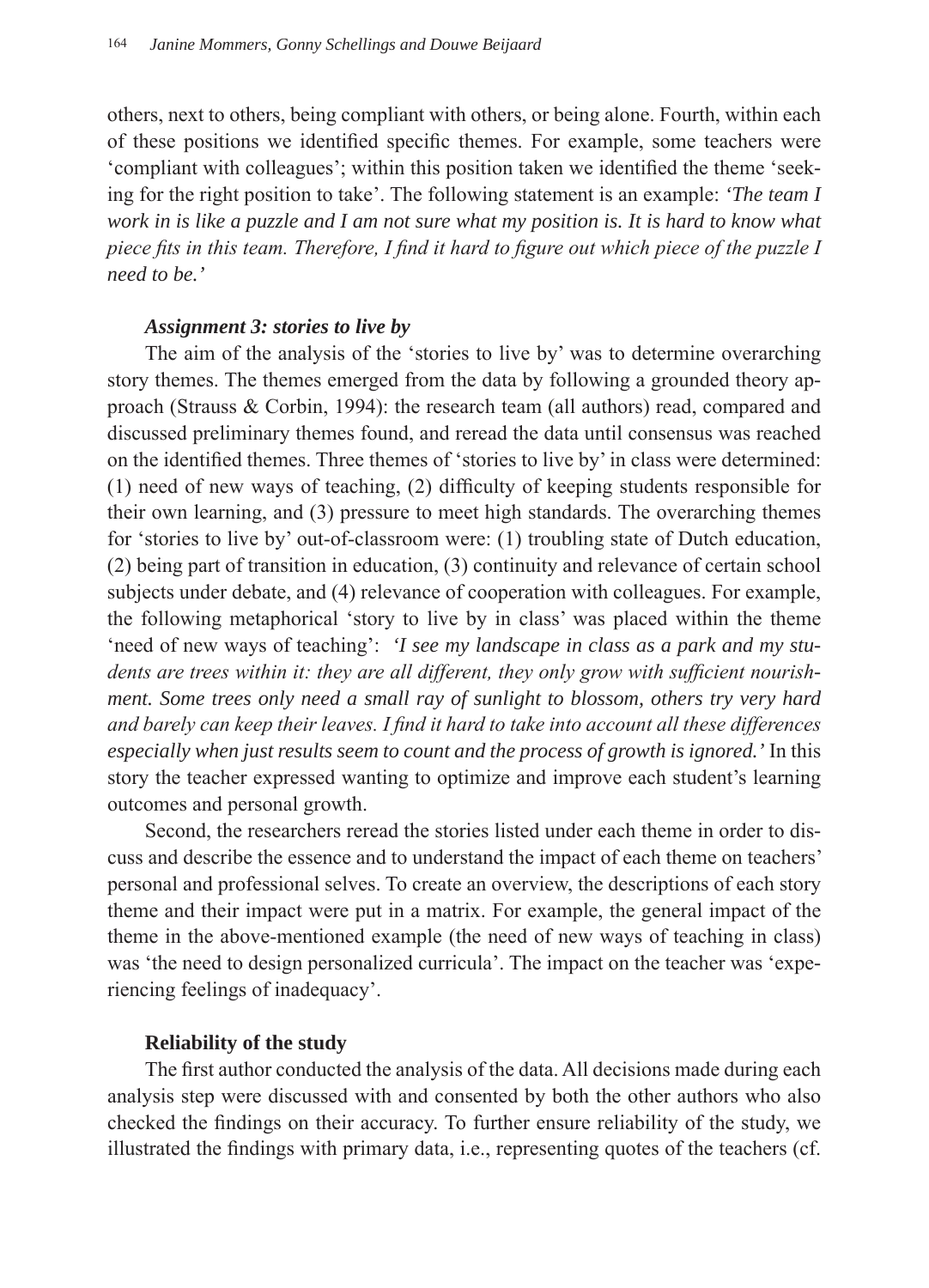Maso & Smaling, 1998).

### **Findings**

The findings are described per assignment in line with the analysis of the data of each assignment separately: assignment 1 according to topic (intentions, personrelated factors, context-related factors, experienced tensions and success), assignment 2 according to positions taken towards the significant other group, and assignment 3 in terms of overarching themes.

# **Assignment 1 - Contact with significant others** *Intentions in moments of contact*

Overall, teachers expressed intentions to create a positive learning environment or to really pay attention to (individual) students. Teachers who intended to create a positive learning environment, also wanted to activate student learning and to ensure discipline. To activate student learning, teachers wanted to adopt a coaching or guiding role instead of an instructor role, by actively encouraging, motivating, and reassuring students in how they are doing: *'I always intend to emphasize admirable traits in a student. I try to strengthen self-confidence by explicitly pointing out my confidence in their capabilities and by complimenting on good behavior and the way work in class is conducted.'* 

To ensure discipline, teachers were focused on being the authority on the one hand and maintaining the relationship with students by making them feel understood: *'By weighing my words carefully, I hope to connect with my students, show them I understand them and make them feel understood. At the same time, I want to be clear about what I want to say, because I don't want to be overruled by my students.'*

Teachers who intended to really pay attention to students expressed doing so by guiding them and making a personal connection and giving them sufficient space to express themselves: *'Next to being a teacher I am a social worker and a psychologist. I help students with telling about their personal problems at a deeper level. At the same time, I share things about who I am.'* 

### *Person-related factors*

Person-related factors reported by a number of teachers as important in moments of contact with students are as follows: wanting to be open in approaching students, not being authoritarian, and establishing mutual contacts with students. To do so, these teachers talk with students informally. At the same time, they want to be clear about rules and boundaries and challenge students with difficult tasks: *'My biggest challenge is to react empathetic and be efficient, to challenge her to come with a plan and at the same time giving her space to tell what she thinks and feels.'*

To establish mutual contact, some teachers showed their students who they are.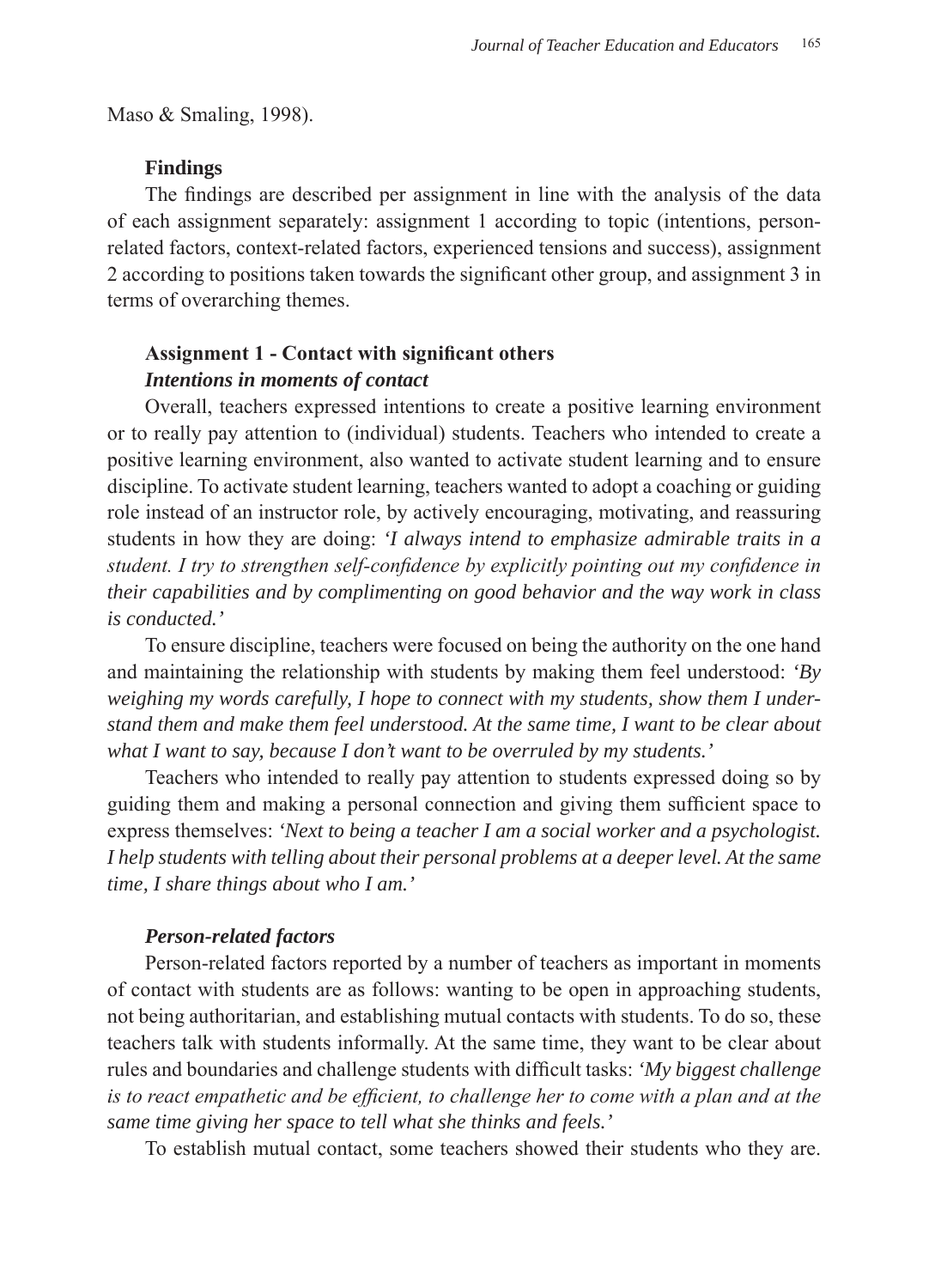Although a mutual relationship requires a certain closeness between students and teachers, teachers also described the need to keep professional distance.

# *Context-related factors*

Context-related factors pertained to factors that make it harder for teachers to be successful in teaching. For instance, having an overcrowded class prevents from giving individual attention to all students or using interactive teaching methods. Other context-related factors include having to anticipate to specific needs of all students, and not being able to start lessons properly due to malfunctioning devices.

# *Experienced tensions*

All teachers described one or more tensions in their chosen moments of contact with students, most of them caused by discipline problems in class resulting in feelings of incompetence as a teacher or feelings of uncertainty about how to react to students' behavior. Teachers also experienced problems in trying to balance their personal goal of having a good relationship with students and to correct their behavior at the same time: *'I want to be relaxed in contact with students, but students in turn don't take me seriously if there are no strict rules.'* 

# *Experienced success*

Teachers described feelings of success in moments of contact in terms of satisfaction, fulfillment, positive energy, enthusiasm, being content, being useful, being happy, and being self-confident. Particularly when the contact with students is mutual and is characterized by exchange of personal information. One teacher stated: *'When I get [personal] input from students, then I feel I can tell something personal as well. This sort of connection gives me the feeling to accomplish a lot in my profession.'*

Teachers further experienced positive feelings when a good relationship has been established and students are learning actively as illustrated by the following quote: *'During the explanation of theory I feel that the students really pay attention and are cooperative. I enjoy this and feel like a real teacher then.'* A harmonious relationship with a class creates a certain 'looseness', meanwhile meeting teaching goals and students keeping on working at the same time. A teacher wrote: *'There are certainly moments where contact with students is fun and that feels good. At that point I feel I can walk around in class, help students individually and we can make jokes.'* Teachers also feel successful when difficult relationships with students improve or when bonds grow, for instance, when students start co-operating in class or share personal information. Teachers feel they can really make a difference.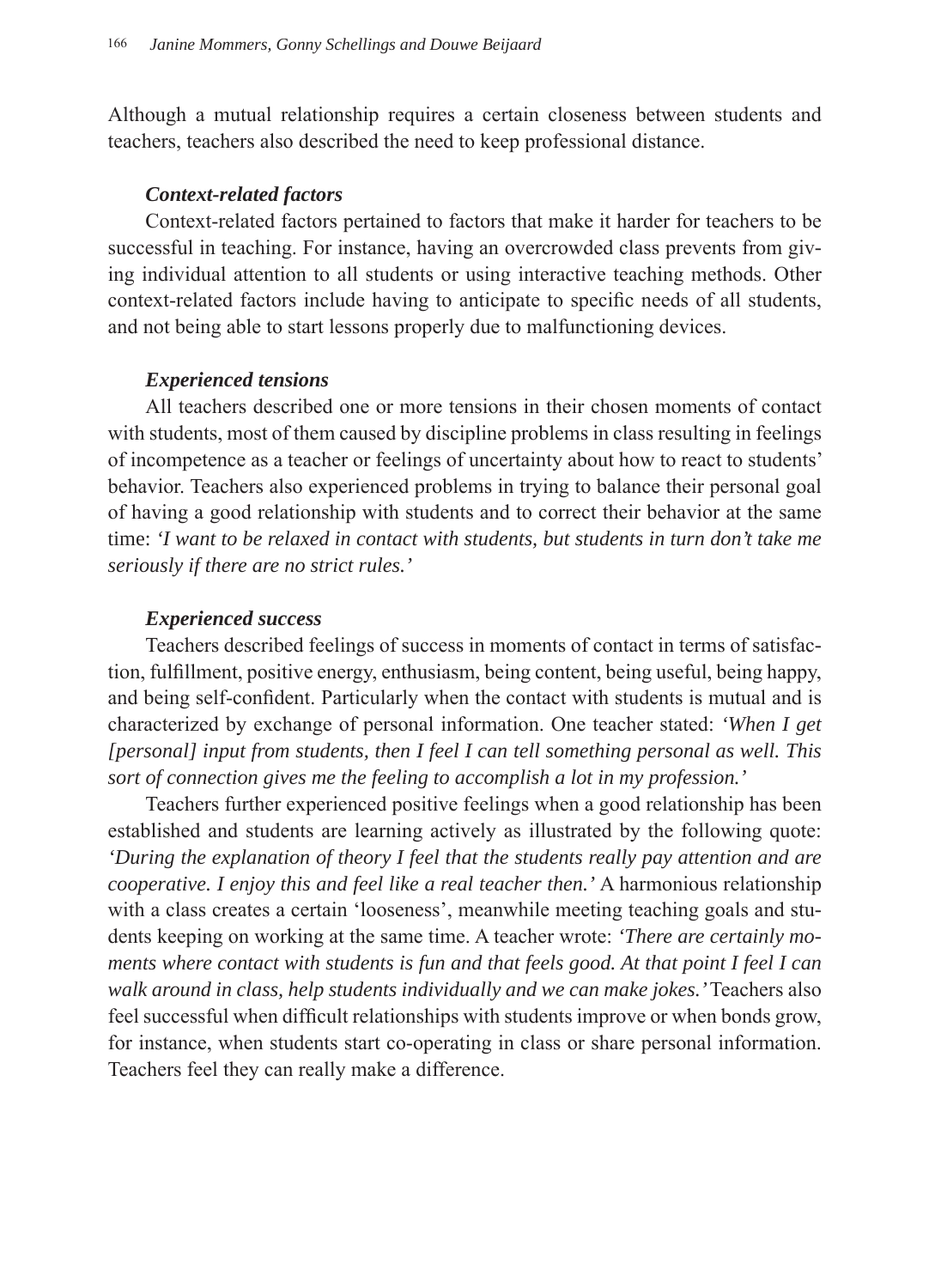# **Assignment 2 - Positioning towards significant others** *Positioning towards students*

Teachers who positioned themselves next to students aim at fostering students' responsibility for their own learning. Some of these teachers explicitly strive for a coaching role in their teaching. They adapt to students' needs and do not impose strict rules. A small group of teachers positioned themselves above students. Some of them felt responsible to bring stability to the group, others wanted to be the driving force behind students' learning routes. One teacher stated: *'A teacher is the center of the class. He takes care of safety and discipline in the classroom. Students need to trust their teacher completely.' S*ome teachers' positions were not congruent with their desired positions, because of problems with classroom management or due to contextual conditions like having full classes and demands to teach in a certain way. These teachers expressed feelings of discomfort.

### *Positioning towards colleagues*

I-positions teachers took towards colleagues were 'next to colleagues' or 'being alone'. Teachers who positioned themselves next to colleagues expressed to learn from colleagues, to feel free asking for advice, bring in their own opinions, bring forward innovative ideas, and talk about frictions. A teacher wrote: *'Working with my colleagues is very pleasant. I was immediately accepted as a member in the group. I feel free to voice my opinion and I am taken seriously. I feel valued by my colleagues.'*

A small number of teachers positioned themselves as alone. They expressed feeling lonely and having a low status in the group. Some of them did not feel free to express their own opinion. One teacher stated: *'Towards colleagues I am not able to be myself and I am always searching for the kind of person I have to be.'* All teachers in this position expressed feelings of discomfort.

### *Positioning towards school leaders*

One group of teachers who positioned themselves next to school leaders, wrote they collaborated with them and expressed their innovative ideas. A teacher wrote: *'Towards my school leader I show I want to participate in building 'the general construction' of the educational system in which students in my school participate.'* These teachers mostly felt to be a driving force in the school and being able to express who they are.

Another (smaller) group of teachers positioned themselves as being compliant with school leaders and described not to express their opinion until they were sure about their jobs or when explicitly asked. Still other teachers described their positioning towards school leaders as being cautious, indecisive, or without strategy. Several of these teachers did not have any contact with school leaders, while others felt too insecure and uncomfortable to seek contact.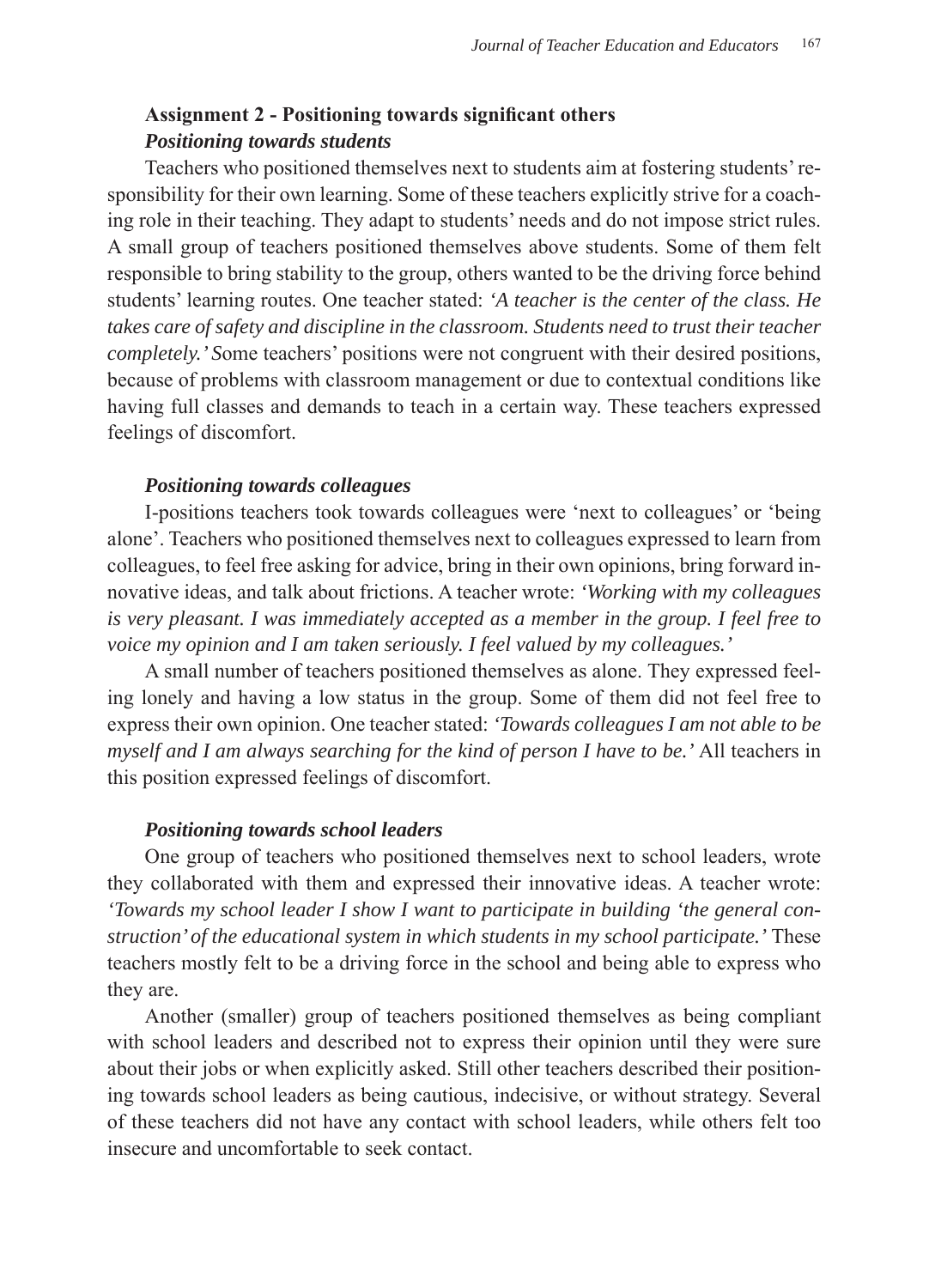# **Assignment 3 - stories to live by** *'Stories to live by' in-classroom*

*Need of new ways of teaching in class*

In this theme, teachers expressed the constant change towards more personalized learning with a focus on students' autonomy. Teachers need to change towards teaching small groups in a differentiated manner using pedagogies that activate student learning and give more individual support. One teacher, for example, drew a picture in his story of the changes he and his colleagues are making and what they think education will look like in the future: *'We create new projects and assignments to get students more involved. We let them work together, go out and explore things by themselves. For me it feels great to be in a guiding role and have personal interactions with students. My colleagues and I agree that education is on a turning point and is growing towards a project-based setting in which the focus lies on activating students' learning.'* In several 'stories to live by' within this theme, teachers also expressed to create educational programs that optimize and improve each student's learning outcomes and personal growth.

The impact of these stories on the teachers' professional selves appeared to be positive. Teachers were excited to implement new and different ways of teaching. One teacher wrote: *'Changing education in a way that takes into account every student's needs would mean much for all students. At this moment, school is too much like a factory where every student is taught the same.'* Some teachers expressed such a 'story to live by' as having a negative impact on their selves as teachers: *'Students don't know how to take responsibility for their own learning. I am not allowed to give a general explanation to the whole group. At this moment I work against the general policy, because when I do give an explanation, I seem to help the children.'* 

# *Difficulty of keeping students responsible for their own learning*

Stories within this theme tell how difficult it is nowadays to get students concentrate on school matters and take responsibility for their own learning. A language teacher wrote: *'Education is like a funfair. It is up to me to guide the students past popular attractions, I have to let them experience several rides, train them and let them attain skills to throw the rings or drive bumper cars. I hope to teach them which attractions are helpful and which distractions they better avoid. I find it hard to let them go, because sometimes I see students fall for the temptations of gambling games or visit the same unhelpful attractions over and over again. The trick is to get these students back on a more sensible route without rigidly enforcing it.'*

By guiding students and caring for their progress, the teachers who told these stories try to create a strong and also personal bond with students enabling them to help students to stay focused and active in their studies. The impact on their selves as teachers is positive, because they strongly care for the wellbeing of their students.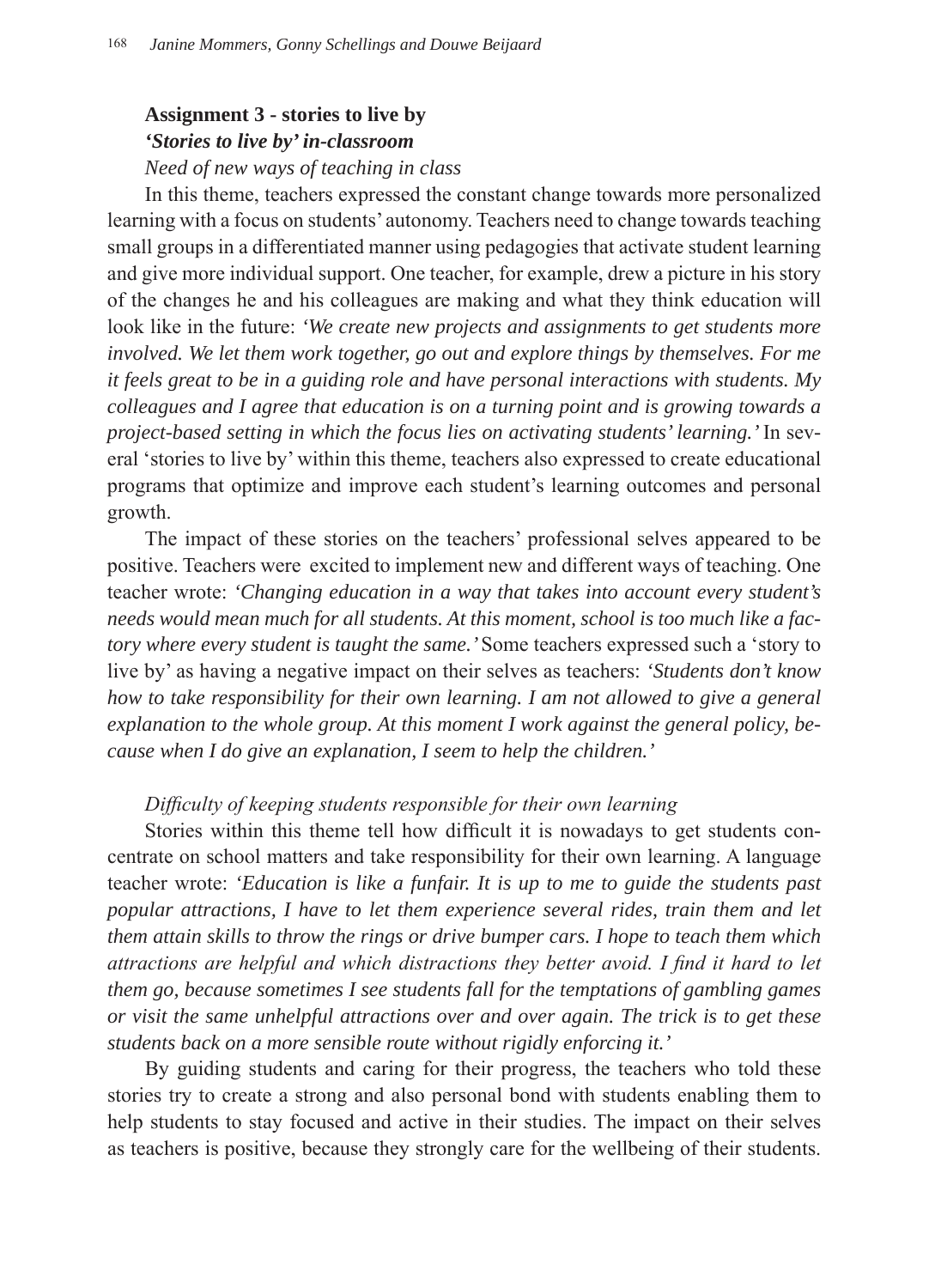These teachers feel strengthened when students share personal stories and listen to their advice.

### *Pressure to meet high standards*

Within this theme teachers not only expressed the high pressure put on them to meet expectations held by others, but also about high teaching expectations held by themselves. For example, they expect themselves always being capable to support students in the right way. They also expect their teaching to be nothing less than excellent. A language teacher stated: *'For me, the professional landscape in class is one of high mountains and deep valleys. I am very happy when I succeed in giving an excellent lesson. However, I find myself to be sad and annoyed when lessons do not go well. Therefore, my mood might shift every hour of the day, which is very exhausting.'* 

Such stories may have a negative impact on teachers' professional selves. Some teachers wrote they have withdrawn from what they find important in teaching in order to prevent themselves from burning out. A teacher wrote: *'I force myself to be satisfied with 'less than outstanding quality' in my teaching.'* Another teacher, for example, decided to resign one day from his full-time job. He stated: *'If my lesson is less then optimal, then I accuse myself of not working hard enough and I feel that the student is the victim of that.'*

### *'Stories to live by' out-of-classroom*

# *The troubling state of Dutch education*

This theme refers to teachers experiencing the current educational system as 'lagging behind' (technical) innovations and, as such, failing to address students' future needs and preparing them for the demands of modern society. One teacher wrote: *'A school should be a place where students wonder about the world. In our schools this is not the case, and even worse is that students are not well-prepared to enter society.'*  This theme with its stories is also widely present in the media and social debates about education. A Dutch language teacher wrote: *'Lately there is a lot of discussion in the media: classes should be smaller, teachers should be teaching in a more differentiated manner, teachers are on strike for better salary, teachers feel strained and suffer from burn out, students allegedly have unequal opportunities in the educational system, etc. etc. etc.'*

The impact of stories within this theme on teachers differ. Some teachers accept the current negative image of education, while others see it as an opportunity for improvement. One teacher wrote: *We should make sure Dutch education is innovative, which allows to re-instate the status of the teaching profession.*

### *Being part of transition in education*

In line with a number of 'stories to live by' in class, the stories within this theme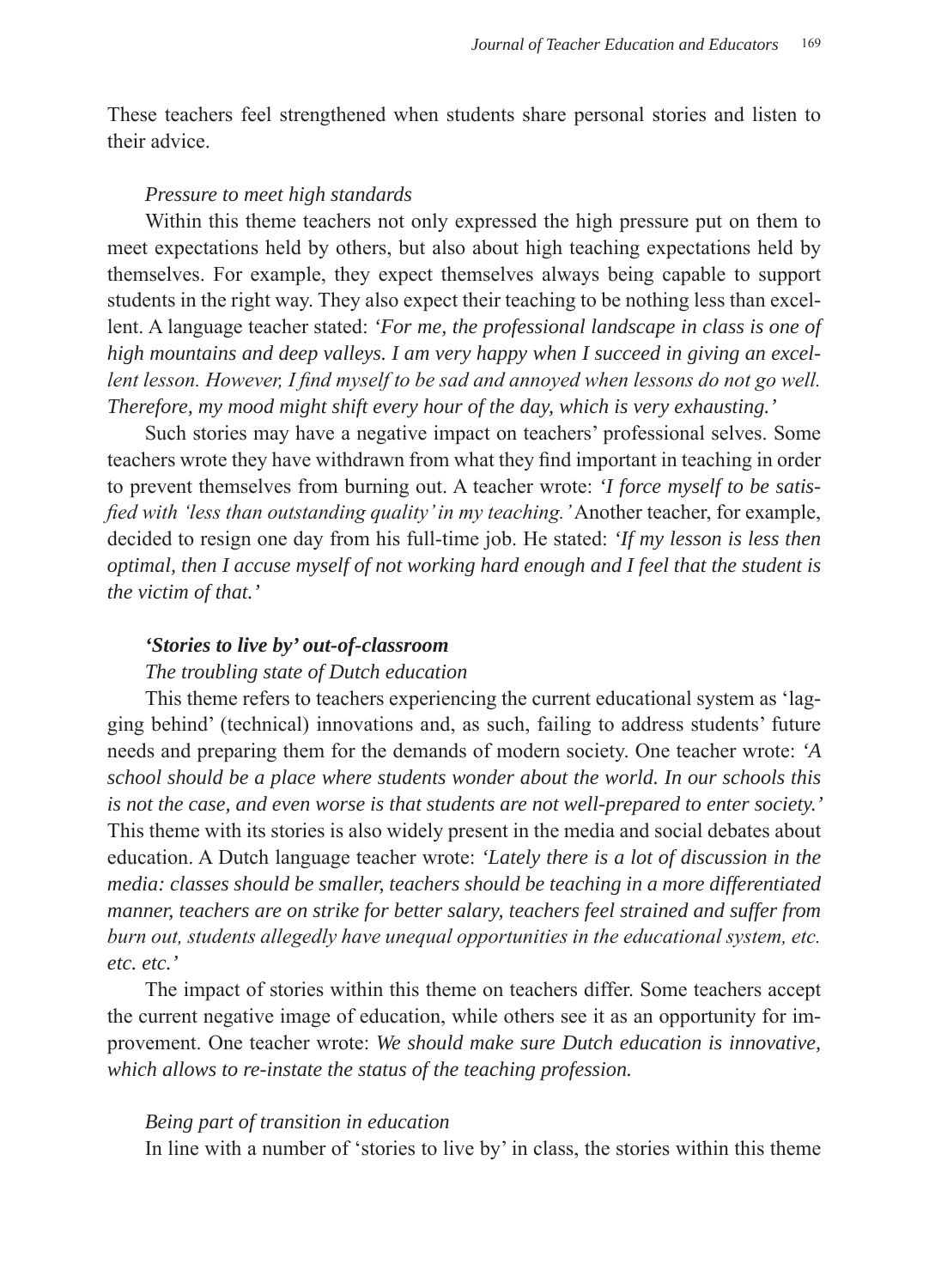portray education as being in a transitional phase and teachers as being in the center of change. Much effort is put nowadays in developing curricula that focus on students' interdisciplinary competencies and their autonomy. These curriculum changes seem to match societal developments and teachers' desires to innovate. An arts teacher told how these changes are accompanied by practical problems and struggles: *'In a big school like mine it [change] is hard to pull off. Next to that there are other problems like money shortages, full classrooms, and students with behavioral problems (…). Change is difficult and takes a lot of time and effort.'*

On some teachers these stories appeared to have a positive impact, because they want curricula to become more personalized and educational change to proceed faster. Other teachers are more hesitant, because demands about 'how to teach' are becoming unclear. One of these teachers wrote: *I want to teach students to take on greater autonomy, but I was requested to teach in a more traditional manner.'* 

# *Continuity and relevance of certain school subjects under debate*

This theme's stories are about relevance and value of teaching certain school subjects. It is questioned whether teaching specific school subjects match innovative goals, how they prepare students for good citizenship, and how they contribute when measured against economic outcomes. A history teacher wrote: *´Nowadays there are people who want to abolish history as a school subject. It is a subject that does not*  lead to economic success. In society people ask what kind of use it serves in current *times to learn about the past.'* He strongly disagrees with this 'story to live by' and redefined the value of history as a school subject by placing it in the center of innovative education.

More teachers felt the same as this history teacher but agreed with the notion that education should first of all aim at optimizing students' performance, personal development, and good citizenship. Some of these teachers appeared to innovate by redefining the relevance of their school subject. One teacher of 'visual arts', wrote to be searching for ways to change her teaching from product-focused to more studentfocused with the aim to contribute to a growing awareness of students' creativity and personal learning goals. She explained: *'For me the goal of educating visual arts is to prepare students for cultural and artistic citizenship. By letting students see which artistic experiences they encounter in their everyday lives, I try to broaden the way they see arts.'* 

# *Relevance of cooperating with colleagues*

This theme represents two sides. One side pertains to teachers who collaborate well and develop new curricula together. These teachers seem to experience feelings of success and being able to perform on a higher level than working alone. The other side of the theme pertains to teachers working individually without mutual consultation or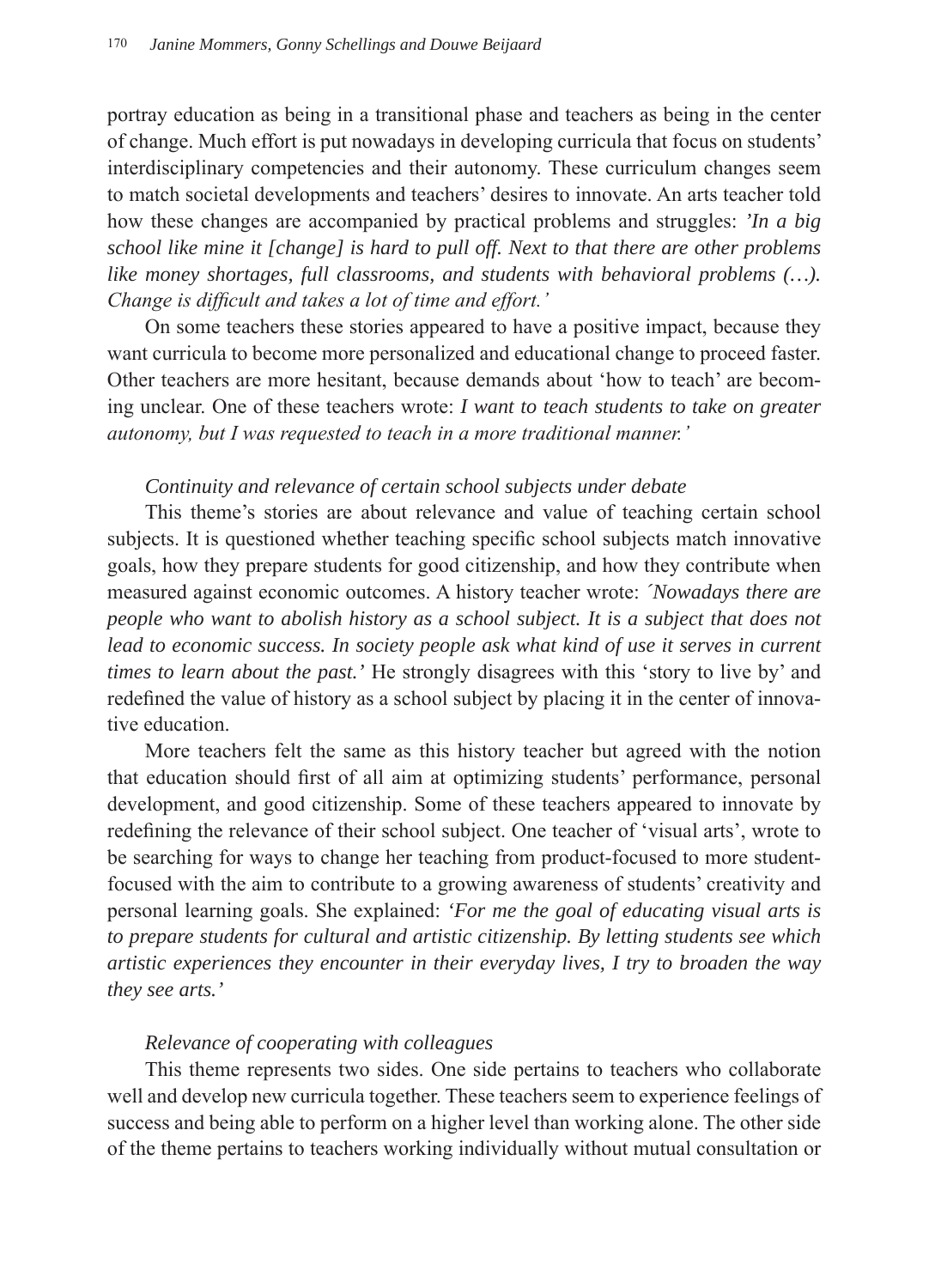contact, accompanied by feelings of disappointment. One teacher wrote: *'I need my colleagues to cooperate with me, but I encounter a lot of resistance. I find it hard to get past that resistance.'*

### **Discussion**

This study operationalized theoretical insights about 'significant others' and 'stories to live by' into professional identity assignments. Below we discuss the results of these assignments in view of their value for identity work with beginning teachers.

### *Contact with students as significant others*

Our study showed, based on their underlying intentions, that teachers differ in ways they wish to build and maintain meaningful relationships in their contacts with students. For example, some teachers need to create personal bonds with students, other teachers need good relationships to build positive learning environments or to activate student learning. Only some beginning teachers felt unable to create such contacts with students.

It is not yet well-known how teachers precisely build positive contacts with students in terms of mutual relations, strong bonds, and deep connections. We also do not exactly know what teachers can do to make students responsive to them. The picture that emerged from the contact assignment indicates that teachers build diverse relations with students, each in their own unique way.

In identity work, this assignment can help teachers to reflect on their relationships with students, i.e., how these relationships match their core values about teaching and, through that, make their personal and professional intentions that underlie moments of contact explicit. This kind of identity work should be characterized by dialogues not only emphasizing the diversity of teachers' relations with students and that they create person-bound relationships with (individual) students, but also do justice to accompanying feelings or emotions, because creating and maintaining good relationships with students – and others in the work environment – is shown to be a deeply felt professional value that means much more than just having positive interactions (Korthagen et al., 2014).

### *Positioning towards significant others*

Most beginning teachers in our study did not show problematic positions towards students and took strong and equal positions towards colleagues and school leaders. Their positioning appeared to align with who they are and want to be both as a person and professional. Striking was that so many beginning teachers felt valued in working together with others, which conflicts with the general picture presented in a number of research studies in which beginning teachers are often described as being vulnerable and struggling with identity issues, meanwhile trying to get their unfolding profes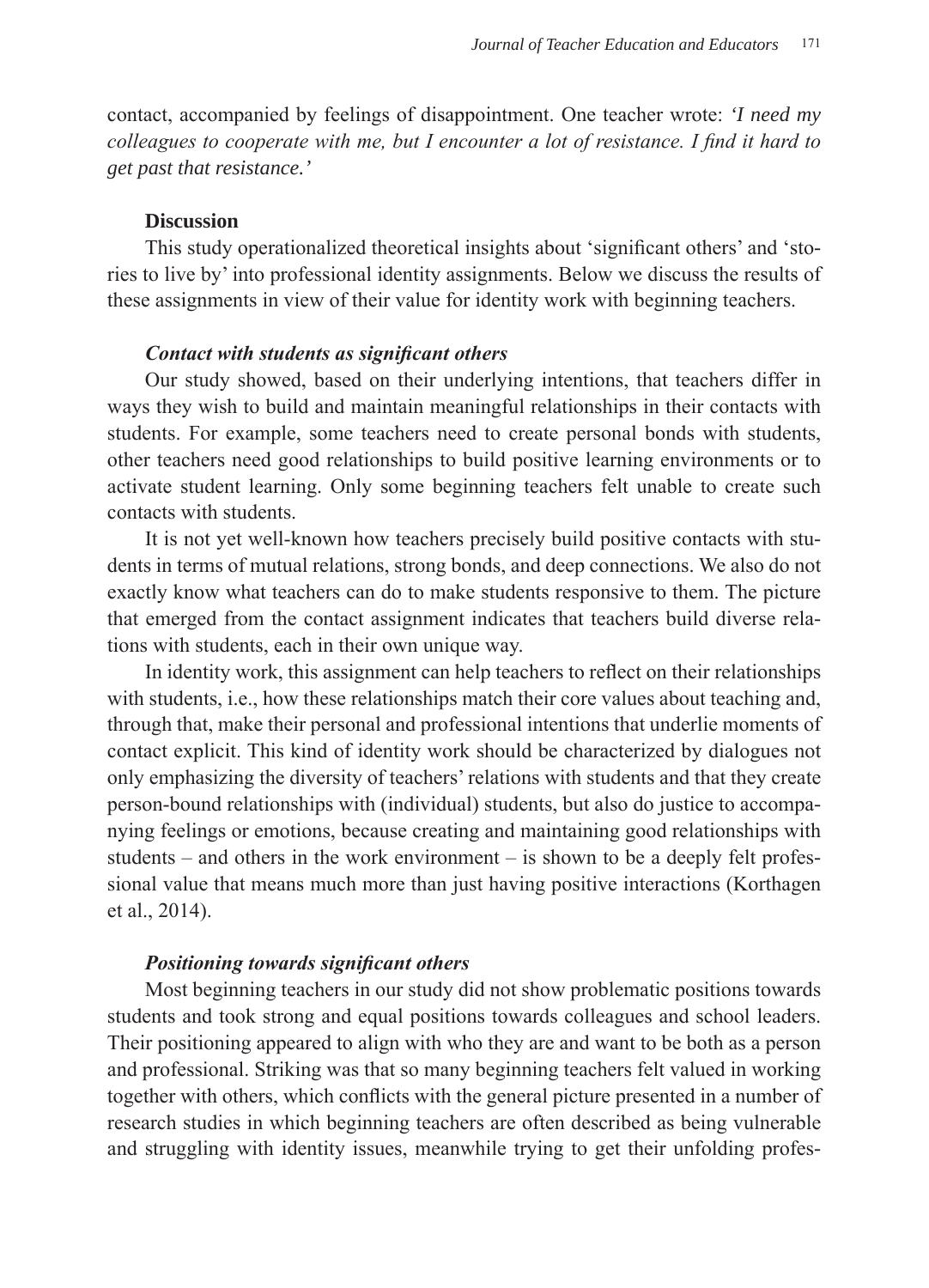sional identity confirmed by their colleagues (e.g., Kelchtermans & Ballet, 2002; Pillen et al., 2013). Only few teachers in this study were not able to position themselves according to who they are or want to be. These teachers resorted to playing a role, experienced low status or felt unhappy.

Identity work focusing on explicating taken positions is a reflective practice of becoming aware of differences between desired and actually taken positions (cf. Vähäsantanen & Eteläpelto, 2009). Our results indicate that all kinds of positions, their impact and accompanying feelings are relevant to discuss in this type of identity work. Sharing and discussing strong or positively experienced positions adds to identifying professional strengths and successes. Discussing unclear or negative positions adds to identifying professional frictions. By transferring negative frictions into positive ones, identity work can contribute to how to get involved and feel valued.

# *Stories to live by*

Very distinctive in both in-class and out-of-class stories was that innovation and change appeared to be a source of inspiration for most beginning teachers. Living by such stories makes most teachers feeling eager to contribute to and be part of new developments. Shifting and changing educational landscapes are often portrayed as a threat to sustaining identities (e.g., Clandinin et al., 2009). Apparently, relatively many teachers in our study have found ways to navigate on changing landscapes and sustaining themselves in shifting 'stories to live by'.

Our study revealed also themes based on in-class and out-of-class stories that reflected experiences of high work pressure and exhaustion, such as stories about the demand to all teaching in the same way, heavy workloads, and not being facilitated for change. The impact stories like these had on the teachers in our study differed. Some teachers stood up for themselves and decided to deal with the story as a challenge, but other teachers, for example, showed signs of exhaustion, reacted negatively, or reduced their working hours. Several teachers used their negative stories to live by to weigh their personal needs against professional expectations.

The professional landscape assignment showed many common themes in the stories to live by (and told) on teachers' professional landscape. Although these themes are real, teachers are not always aware of them and the impact they have. It seems relevant that all these stories need to be heard and be the object of reflection, because they profoundly influence (beginning) teachers' work experiences and the development of their professional identity. The themes identified in teachers' stories can be used as a possible starting point for identity work, for example, for identifying which stories represent 'stories to leave by' and 'stories to sustain by' (Schaefer & Clandinin, 2019). The stories regarding educational changes might function as valuable stories of inspiration. More negative stories i.e., potential 'stories to leave by', might be used as triggers to learn from, cope with, or even transform a 'story to leave by' into a 'story to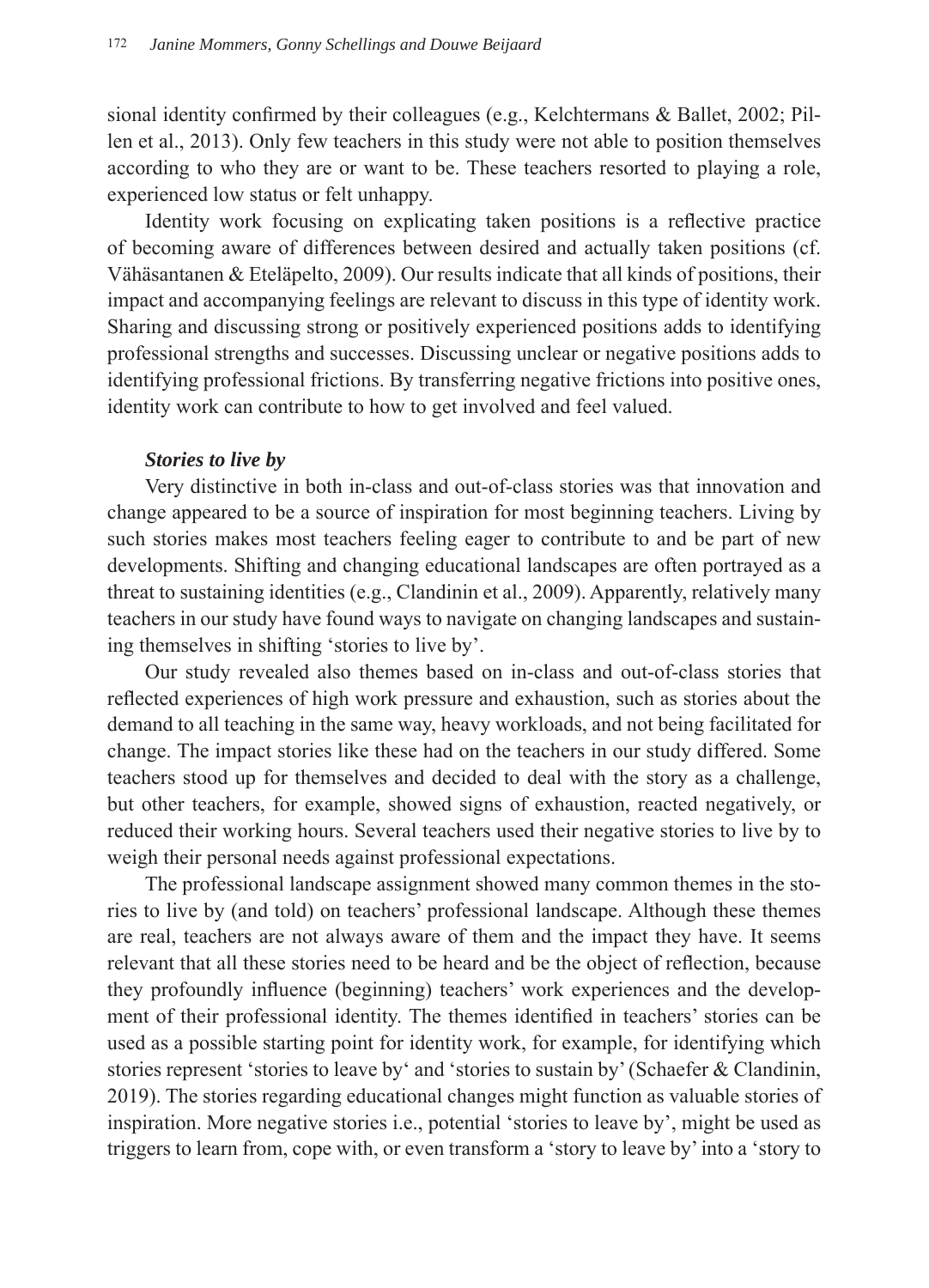sustain by'. Through writing, sharing and telling each other stories, teachers not only become aware of the stories that influence and impact their identity as teachers, they also learn how to think narratively about their professional contexts (Clandinin et al., 2009; Connelly & Clandinin, 1997; Doecke, Brown & Loughran, 2000).

# **Value for identity work in induction programmes**

Most schools, though differently, provide support for their beginning teachers through induction programmes. However, these programmes often ignore the support needed for the construction and sustaining of professional identities (Vähäsantanen et al., 2017). Assignments like those we developed for our identity work can be powerful tools for beginning teachers to explicate and reflect on their underlying perceptions and feelings about the kind of teacher they are and the kind of teacher they want to be in different situations or contexts. The foci of the assignments that we developed were carefully chosen for this purpose and inspired by research on professional identity issues that beginning teachers face. These issues are hardly discussed and reflected on in induction programmes but have a strong influence on how beginning teachers see themselves as professionals and the teachers they can or wish to become (Beijaard et al., 2004). Reflective dialogues about the impact of these issues provoked by the assignments, for example with peers in the same induction programme or the teacher educators involved, may lead to insights into tensions, strengths, weaknesses, opportunities that support them in the development and enactment of a realistic professional identity. Identity work that supports the development of a realistic professional identity has an impact on what and how teachers learn which most likely affects their teaching practice positively.

Our assignments furthermore indicate that teachers who enter the profession after their teacher education do not specifically need support with improving teaching skills or classroom management advice. Except for a few teachers, most teachers in our study did not draw back on such aspects when explaining their choices in the elaboration of their assignments, neither in their explanations of moments of contact with students nor in their in-class stories to live by. Instead, and next to uncertainties, most teachers in our study reported having good relationships with students, colleagues and school leaders as well as feeling successful in maintaining these relationships. Identity work based on such experiences and evoked by assignments may be a valuable impetus for developing a strong teacher identity.

It is crucial to take time for this, sharing and discussing the experiences in safe intervention-like environments, and not being focused on immediate use in practice. Identity work is more about achieving a longer-term goal, i.e., supporting teachers in their development of a realistic, strong, and positive professional identity, than only or mainly trying to achieve short-term solutions for practical problems and enhance effective practices by guiding teachers with intervention-based support systems (Kurz,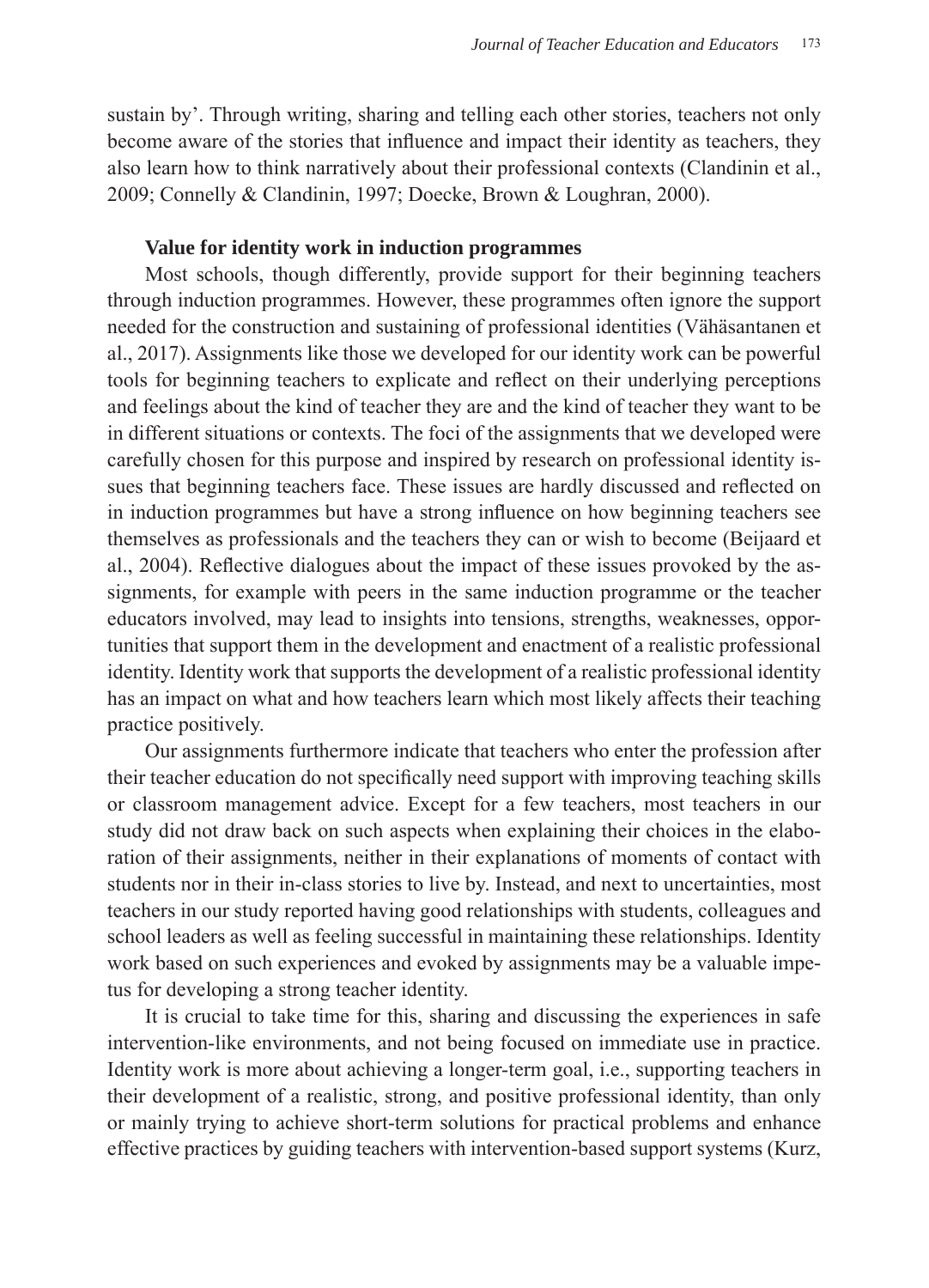Reddy & Glover, 2017). Identity work in schools requires expert coaching or guidance, because the answer to the question about 'who you are' or 'what kind of teacher you want to be' can touch upon deep personal feelings and beliefs. Kelchtermans and Hamilton (2004, p. 801) called this a learning process that is doing justice to the full complexity and richness of being a teacher that goes beyond the level of surface action to the level of underlying beliefs, ideas, knowledge, and goals.

# **Limitations and lessons learned**

A limited group of beginning teachers who participated in our study did the three assignments. We used the assignments for a first time and, on closer inspection, appeared to focus too much on the outcomes of the assignments and too less on how to guide the teachers in working on the assignments from an identity work perspective. Consequently, not all completed assignments could be used for analysis. This, as well as the pioneering phase of operationalizing insights from professional identity research in assignments to support identity work in practice, limits our claims about the value of such assignments for this type of work with beginning teachers. Nevertheless, we believe that our findings give rise to further developing and investigating these and other assignments and what the impact of identity work based on these assignments might be on teachers' identity development on the short and the long term. It is also relevant to know how, and under what conditions, this identity work with beginning teachers in schools works best.

# **Conclusion**

The professional identity assignments developed and tested in this study, were based on the interwoven personal, interpersonal, and contextual dimensions that all play a role in developing a teacher identity. As argued before, it is a perspective that underlies much teacher identity research. Through the assignments, examples of different kinds of experiences, perceptions, and feelings of beginning teachers emerged from ways in which these three dimensions interact. We therefore conclude that the assignments we developed are useful for beginning teachers to reflect on and make sense of who they are and want to become. The assignments can function as a starting point or a source of inspiration for further development of meaningful identity work in induction programmes for beginning teachers.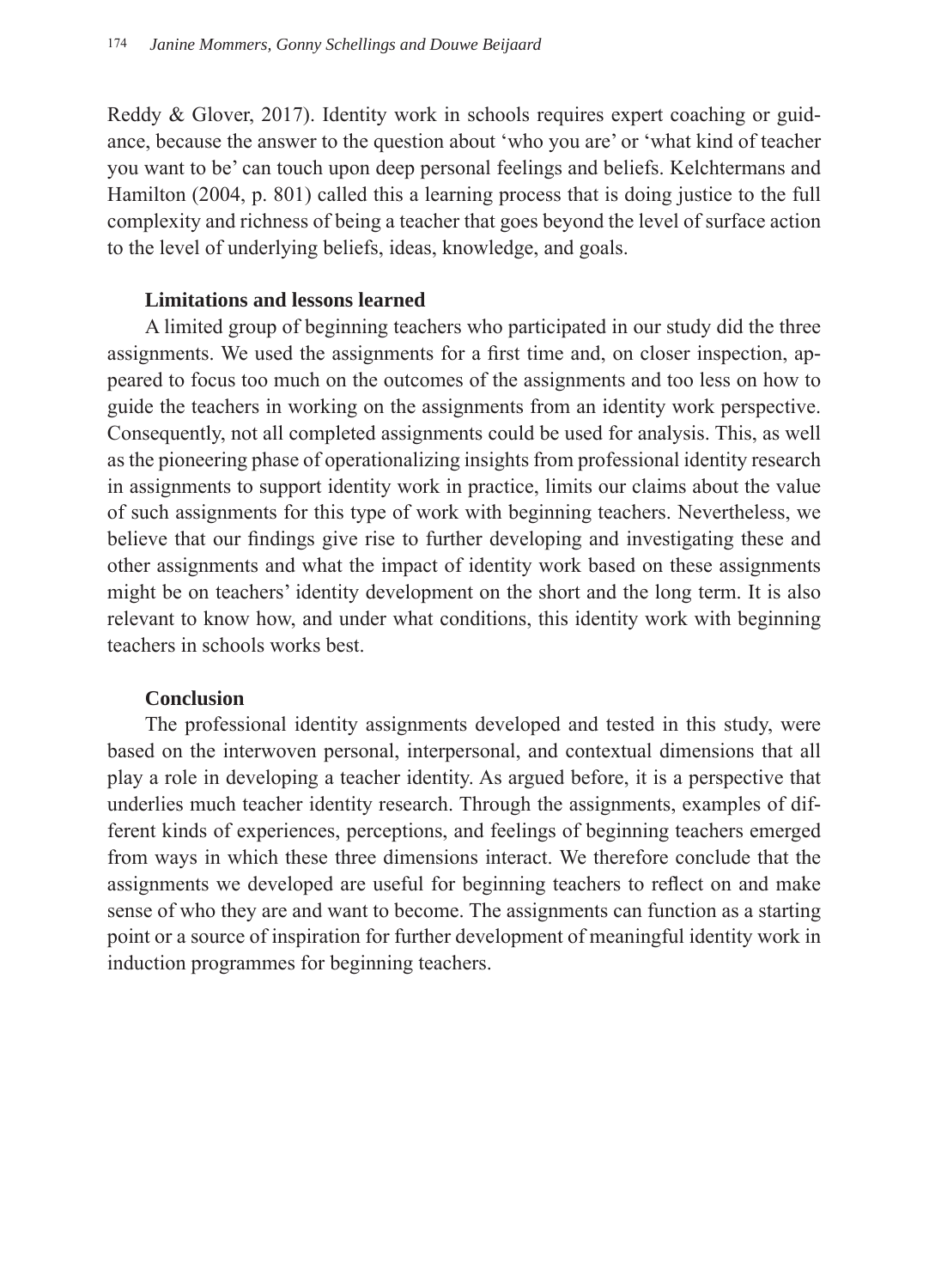# **References**

- Akkerman, S., Admiraal, W., & Simons, R. J. (2012). Unity and diversity in a collaborative research project. *Culture & Psychology, 18*(2), 227–252.
- Akkerman, S. F., & Meijer, P. C. (2011). A dialogical approach to conceptualizing teacher identity. *Teaching and Teacher Education, 27*(2), 308–319.
- Alsup, J. (2005). *Teacher Identity Discourses: Negotiating Personal and Professional Spaces.* New York: Routledge.
- Arvaja, M. (2016). Building teacher identity through the process of positioning. *Teaching and Teacher Education, 59*, 392-402.
- Beauchamp, C., & Thomas, L. (2009). Understanding teacher identity: An overview of issues in the literature and implications for teacher education. *Cambridge Journal of Education, 39*(2), 175–189.
- Beijaard, D. (1995). Teachers' prior experiences and actual perceptions of professional identity. *Teachers and Teaching: Theory and Practice, 1*(2), 281–294.
- Beijaard, D., Buitink, J., & Kessels, C. (2010, online version). Teacher induction. In P. Peterson, E. Baker, and B. McGraw (Eds.), *International Encyclopedia of Education, 3rd edition, volume 7* (pp. 563-568). Elsevier.
- Beijaard, D., & Meijer, P. C. (2017). Developing the personal and professional in making a teacher identity. In J. D. Clandinin and H. Jukka (Eds.), *The SAGE Handbook of Research on Teacher Education* (Vol. 1, pp. 177-192). London, Thousand Oaks, New Delhi, Singapore: SAGE Publications Ltd.
- Beijaard, D., Meijer, P. C., & Verloop, N. (2004). Reconsidering research on teachers' professional identity. *Teaching and Teacher Education, 20*, 107–128.
- Clandinin, D. J., & Connelly, F. M. (1988). Studying teachers' knowledge of classrooms: collaborative research, ethics, and the negotiation of narrative. *The Journal of Educational Thought (JET) / Revue de La Pensé Educative,* 22(2A), 269– 282. Retrieved from http://www.jstor.org/stable/23768371.
- Clandinin, D. J., Downey, C. A., & Huber, J. (2009). Attending to changing landscapes: Shaping the interwoven identities of teachers and teacher educators. *Asia-Pacific Journal of Teacher Education, 3*7(2), 141–154.
- Clandinin, D.J., & Huber, M. (2005). Shifting stories to live by: Interweaving the personal and professional in teachers' lives. In D. Beijaard, P.C. Meijer, G. Morine-Dershimer and H. Tillema (Eds.), *Teacher Professional Development in Changing Conditions (pp. 43-59).* Dordrecht: Springer.
- Cobb, D. J. (2020). Initial teacher education and the development of teacher identity. In M. A. Peters (Ed.), *Encyclopedia of Teacher Education* (pp. 1–5). Springer.
- Cohen, J. L. (2010). Getting recognised: Teachers negotiating professional identities as learners through talk. *Teaching and Teacher Education, 26*(3), 473–481.
- Connelly, F. M., & Clandinin, D. J. (1995). Narrative and education. *Teachers and Teaching, 1*(1), 73–85.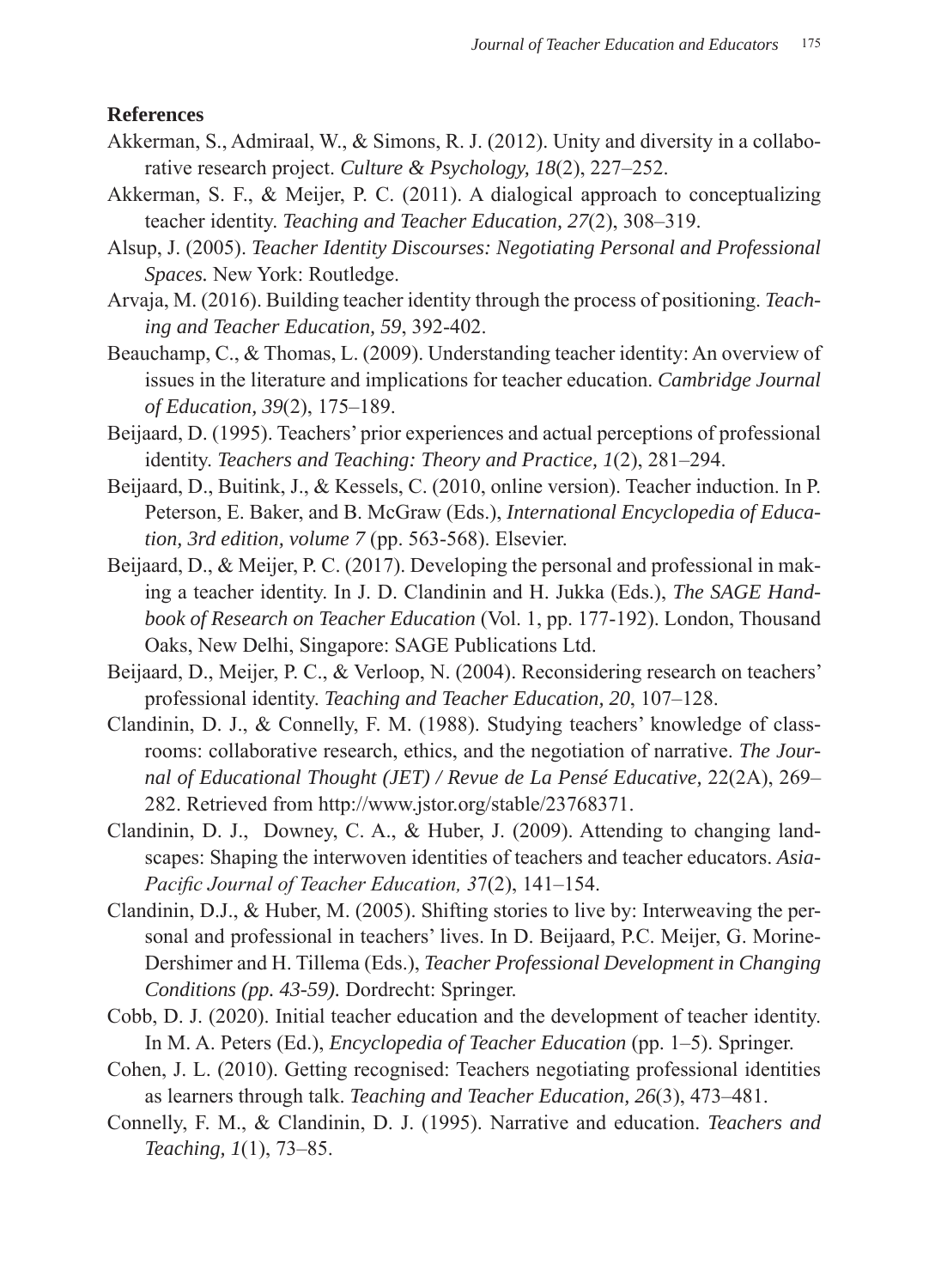- Connelly, F. M., & Clandinin, D. J. (1997). Teachers' personal practical knowledge on the professional knowledge landscape. *Teaching and Teacher Education, 13*(7), 665–674.
- Connelly, F. M., & Clandinin, D. J. (Eds). (1999). *Shaping a Professional Identity: Stories of Educational Practice.* New York: Teachers College Press.
- Doecke, B., Brown, J., & Loughran, J. (2000). Teachers talk: the role of story and anecdote in constructing professional knowledge for beginning teachers. *Teaching and Teacher Education, 16*, 335-348.
- Feiman-Nemser, S. (2001). From preparation to practice: Designing a continuum to strengthen and sustain teaching. *Teachers College Record, 103*, 1013-1055.
- Feiman-Nemser, S. (2012). Beyond solo teaching. *Educational Leadership, 69*, 10–16.
- Flores, M. A., & Day, C. (2006). Contexts which shape and reshape new teachers' identities: A multi-perspective study. *Teaching and Teacher Education, 22*(2), 219–232.
- Hargreaves, A. (2000). Mixed emotions: teachers' perceptions of their interactions with students. *Teaching and Teacher Education, 16*(8), 811–826.
- Hargreaves, A. (2001). The emotional geographies of teachers' relations with colleagues. *International Journal of Educational Research, 35*(5), 503–527.
- Hermans, H. J. M. (2001). The dialogical self: Toward a theory of personal and cultural positioning. *Culture and Psychology, 7*(3), 243–281.
- Hermans, H.J.M., & Kempen, H.J.G. (1993). *The Dialogical Self: Meaning as Movement.* San Diego, CA: Academic Press.
- Izadinia, M. (2013). A review of research on student teachers' professional identity. *British Educational Research Journal, 39*(4), 1–20.
- Kelchtermans, G. (1996). Teacher vulnerability: understanding its moral and political roots. *Cambridge Journal of Education, 26*(3), 307–323.
- Kelchtermans, G., & Ballet, K. (2002). The micropolitics of teacher induction. A narrative-biographical study on teacher socialisation. *Teaching and Teacher Education, 18*(1), 105–120.
- Kelchtermans G., & Hamilton M.L. (2004) The dialectics of passion and theory: exploring the relation between self-study and emotion. In J.J. Loughran, M.L. Hamilton, V.K. LaBoskey and T. Russell (Eds.), *International Handbook of Self-Study of Teaching and Teacher Education Practices* (Vol. 12, pp. 785-810). Dordrecht: Springer.
- Korb, M. P., Gorrell, J., & van de Riet, V. (1989). *Gestalt Therapy, Practice and Theory* (2nd ed.). New York: Pergamon Press.
- Korthagen, F. A. J., Attema-Noordewier, S., & Zwart, R. C. (2014). Teacher-student contact: Exploring a basic but complicated concept. *Teaching and Teacher Education, 40*, 22–32.
- Kurz, A., Reddy, L.A., & Glover, T. A. (2017). A Multidisciplinary Framework of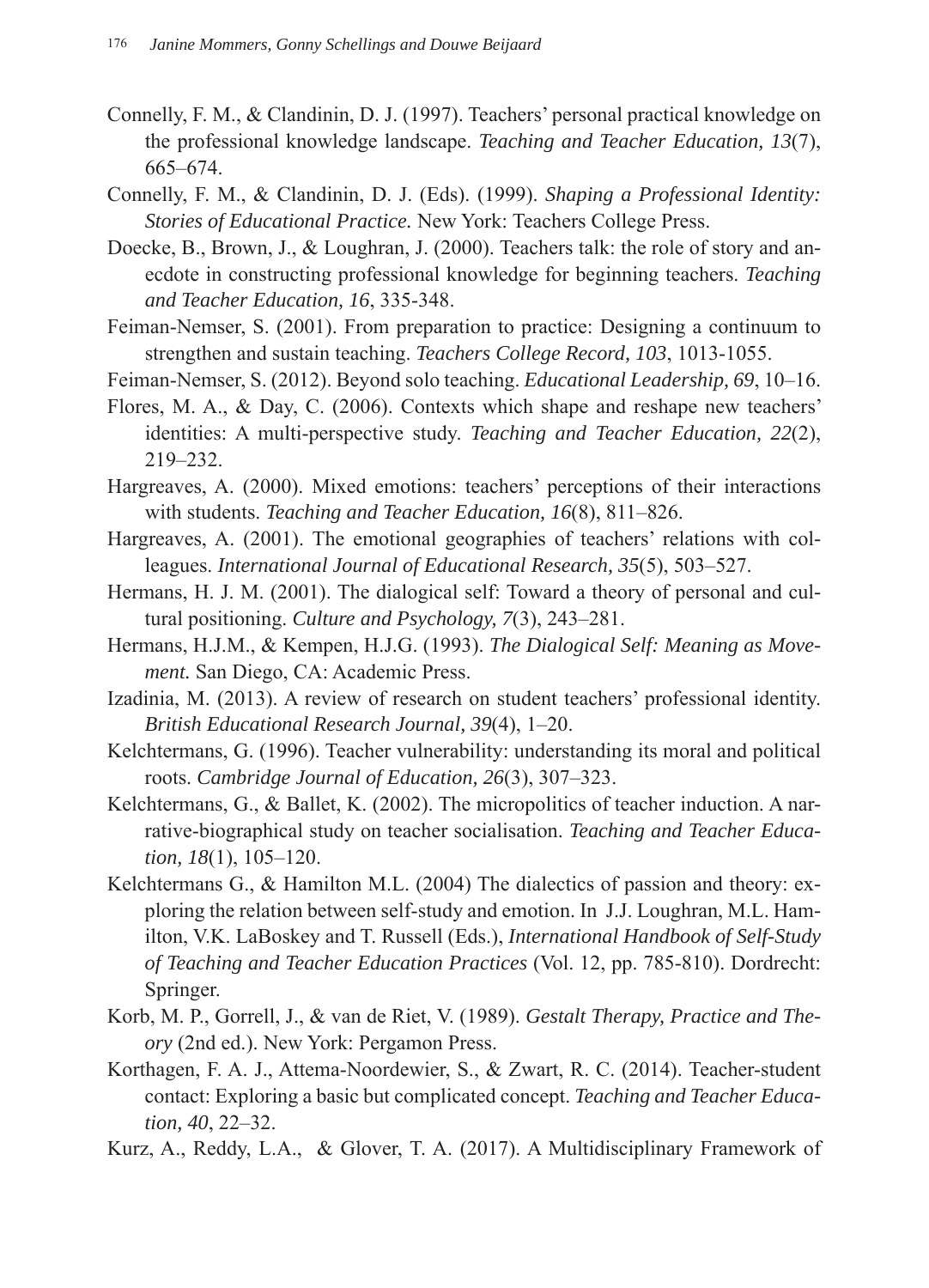Instructional Coaching, *Theory Into Practice, 56*(1), 66-77.

- Leeferink, H., Koopman, M., Beijaard, D., & Ketelaar, E. (2015). Unraveling the Complexity of Student Teachers' Learning in and From the Workplace. *Journal of Teacher Education, 66*(4), 334–348.
- Leijen, Ä., Kullasepp, K., & Anspal, T. (2014). Pedagogies of Developing Teacher Identity. In C.J. Craig and L. Orland-Barak (Eds.), *International Teacher Education: Promising Pedagogies* (pp. 311–328). Bingley, UK: Emerald.
- Lipka, R.P., & Brinthaupt, T.M. (Eds.) (1999). *The Role of Self in Teacher Development.* Albany, NY: State University of New York Press.
- Maso, I. & Smaling, A. (1998) *Qualitative Research: Practice and Theory.* Amsterdam: Uitgeverij Boom.
- Meijer, P. C., Korthagen, F. A. J., & Vasalos, A. (2009). Supporting presence in teacher education: The connection between the personal and professional aspects of teaching. *Teaching and Teacher Education, 25*(2), 297–308.
- Miles, M.B., Huberman, A.M., & Saldana, J. (2019). *Qualitative Data Analysis: A Methods Source Book* (4th ed.). Thousand Oaks, CA: Sage.
- Olsen, B. (2008). How reasons for entry into the profession illuminate teacher identity development. *Teacher Education Quarterly, 35*(3), 23-40.
- Olsen, B. (2010). Teaching for Success: Developing Your Teacher Identity in Today's Classroom. Bolder: Paradigm Publisher.
- Olson, M. R., & Craig, C. J. (2001). Opportunities and challenges in the development of teachers' knowledge: the development of narrative authority through knowledge communities. *Teaching and Teacher Education, 17*(6), 667–684.
- Olson, M. R., & Craig, C. J. (2005). Uncovering cover stories: tensions and entailments in the development of teacher knowledge. *Curriculum Inquiry, 35*(2), 161–182.
- Pillen, M., Beijaard, D., & den Brok, P. (2013). Tensions in beginning teachers professional identity development, accompanying feelings and coping strategies. *European Journal of Teacher Education, 36*(3), 240-260.
- Rodgers, C. R., & Scott, K. H. (2008). The development of the personal self and professional identity in learning to teach. *Handbook of Research on Teacher Education* (pp. 732–755). New York: Macmillan.
- Rodrigues, F., & Mogarro, M.J. (2019, online version). Student teachers' professional identity: A review of research contributions. *Educational Research Review,* 1-13.
- Schaefer, L., & Clandinin, D.J. (2019). Sustaining teachers' stories to live by: implications for teacher education. *Teachers and Teaching: Theory and Practice, 25,*  54-68.
- Smagorisnky, P., Cook, L.S., Moore, C., Jackson, A.Y., & Fry, P.G. (2004). Tensions in learning to teach: Accomodation and the development of a teaching identity. *Journal of Teacher Education, 55*, 8-24.
- Strauss, A., & Corbin, J. (1994). Grounded theory methodology: An overview. In N.